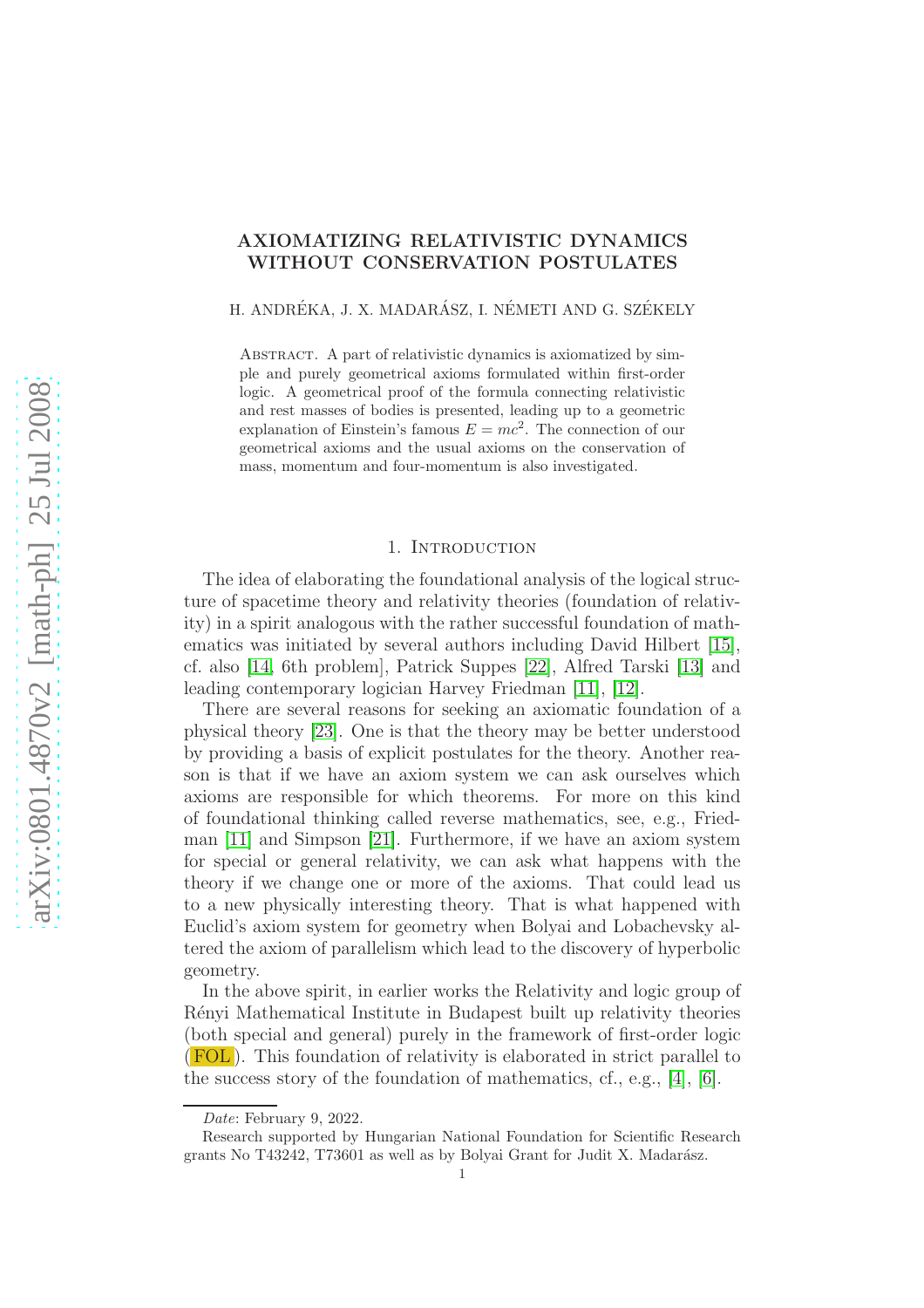Why do we insist on staying within FOL as a framework? For good reasons, the foundation of mathematics has been carried through strictly within the framework of FOL. One of these reasons is that staying within FOL helps us to avoid tacit assumptions. Another reason is that FOL has a complete inference system while higher-order logic can-not have one by Gödel's incompleteness theorem, see, e.g., [\[25,](#page-20-3) p.505]. For more motivation for staying within FOL as opposed to higher-order logic, see, e.g., [\[2\]](#page-19-7), [\[3,](#page-19-8) Appendix 1: Why exactly FOL], [\[7\]](#page-19-9), [\[10\]](#page-19-10), [\[18\]](#page-19-11), [\[26\]](#page-20-4). The same reasons motivate the effort of keeping the foundation of spacetime and relativity theory within FOL.

In our earlier works we concentrated on the kinematics of relativity theories. The present paper is devoted to a part of relativistic dynamics or mechanics. In particular, we present an axiom system SpecRelDyn for relativistic inertial mass. It is an extension of our earlier axiom system SpecRel used for the kinematics of special relativity. Just as we did in SpecRel, we try to keep our axioms as few as possible and at the same time convincing, transparent and easy to comprehend even for someone not familiar with the basic concepts of physics. We also try to keep our axioms visualizable and purely geometrical. Based on SpecRelDyn, we present a purely geometrical proof for the theorem that relates the relativistic mass of a moving particle to its rest mass. The usual approach in standard relativity texts goes by assuming as new axioms the conservation of relativistic mass and conservation of momentum, cf. d'Inverno [\[9,](#page-19-12) p.43-36] and Rindler [\[19,](#page-19-13) pp.108-112]. These are very strong assumptions compared to ours, and by our above mentioned proof, these strong assumptions are not needed for introducing or explaining relativistic mass. We base our theory on more basic and more geometrical axioms. Being more basic and geometrical, these axioms are also more elementary and more self-evident.

In Section 2 we fix the first-order language for dynamics of special relativity theory. In Section 3 we recall the streamlined FOL axiom system SpecRel used for kinematics of special relativity theory from our previous works. In Section 4 we extend SpecRel to cover relativistic dynamics leading to Einstein's famous insight  $E = mc^2$ . In Section 5 we present a purely geometric axiom that is equivalent to conservation of mass and momentum. This axiom is also proved to be equivalent to the conservation of four-momentum. In Section 6 we sketch some possible future research directions.

### 2. A first-order logic frame for relativity theory

The motivation for our choice of vocabulary (basic concepts) is summarized as follows. We represent motion as changing spatial location in time. To do so, we will have reference-frames for coordinatizing events (sets of bodies) and, for simplicity, we will associate reference-frames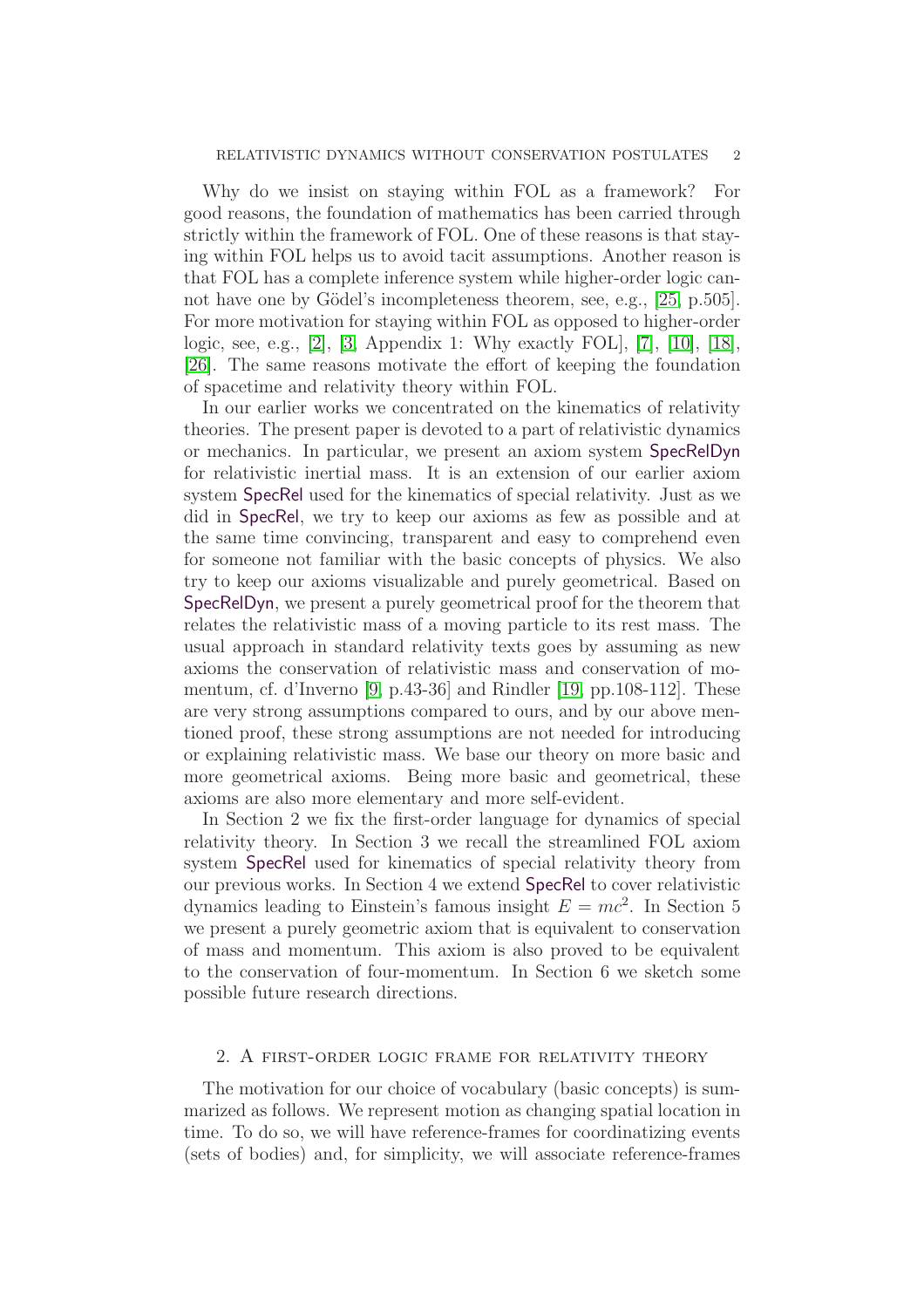with certain bodies which we will call *observers*. We visualize an observer as "sitting" in the origin of the space part of its reference-frame, or equivalently, "living" on the time-axis of the reference-frame. There will be another special kind of bodies which we will call *photons*. For coordinatizing events, we will use an arbitrary ordered field in place of the field of real numbers. Thus the elements of this field will be the quantities which we will use for marking time and space. In the axioms of dynamics we will use relativistic masses of bodies as a basic concept.

Allowing arbitrary ordered fields instead of the field of reals increases the flexibility of our theory and minimizes the amount of our mathematical presuppositions, see, e.g., Ax [\[7\]](#page-19-9) for further motivation in this direction. Similar remarks apply to our flexibility oriented decisions below, e.g., the one to treat the dimension of spacetime as a variable.

Using observers in place of coordinate systems or reference frames is only a matter of didactic convenience and visualization. There are many reasons for using observers (or coordinate systems, or referenceframes) instead of a single observer-independent spacetime structure. One of them is that it helps us to weed unnecessary axioms from our theories; but we state and emphasize the logical equivalence between observer-oriented and observer-independent approaches to relativity theory elaborated in, e.g., [\[16,](#page-19-14) §4.5] and [\[4\]](#page-19-5). Motivated by the above, we now turn to fixing the first-order language of our axiom systems.

First we fix a natural number  $d > 2$  for the dimension of spacetime. Our language contains the following non-logical symbols:

- unary relation symbols **B** (for **bodies**), **IOb** (for inertial **ob**servers),  $\overline{Ph}$  (for photons) and  $\overline{Q}$  (for quantities),
- binary function symbols  $+$ , · and a binary relation symbol  $\leq$ (for the field operations and the ordering on Q),
- a  $2+d$ -ary relation symbol **W** (for **world-view relation**), and
- a 3-ary relation symbol **M** (for **mass relation**).

We translate  $B(x)$ ,  $IOb(x)$ ,  $Ph(x)$  and  $Q(x)$  into natural language as "x is a body," "x is an observer," "x is a photon," and "x is a quantity." (A more careful wording would be " $x$  is a possible body," "x is a possible observer," etc.) The bodies play the role of the "main" characters" of our spacetime models and they are "observed" (coordinatized using the quantities) by the observers. This observation is coded by the world-view relation by translating  $W(x, y, z_1, \ldots, z_d)$  as "observer x coordinatizes body y at spacetime location  $\langle z_1, \ldots, z_d \rangle$ " (that is, at space location  $\langle z_2, \ldots, z_d \rangle$  at instant  $z_1$ ). Finally we use the mass relation to speak about the relativistic masses of bodies according to observers by translating  $M(x, y, z)$  as "z is the mass of body y according to observer x."

 $B(x)$ ,  $IOb(x)$ ,  $Ph(x)$ ,  $Q(x)$ ,  $W(x, y, z_1, ..., z_d)$ ,  $M(x, y, z)$ ,  $x = y$  and  $x \leq y$  are the atomic formulas of our first-order language, where x, y,  $z_1, \ldots, z_d$  can be arbitrary variables or terms built up from variables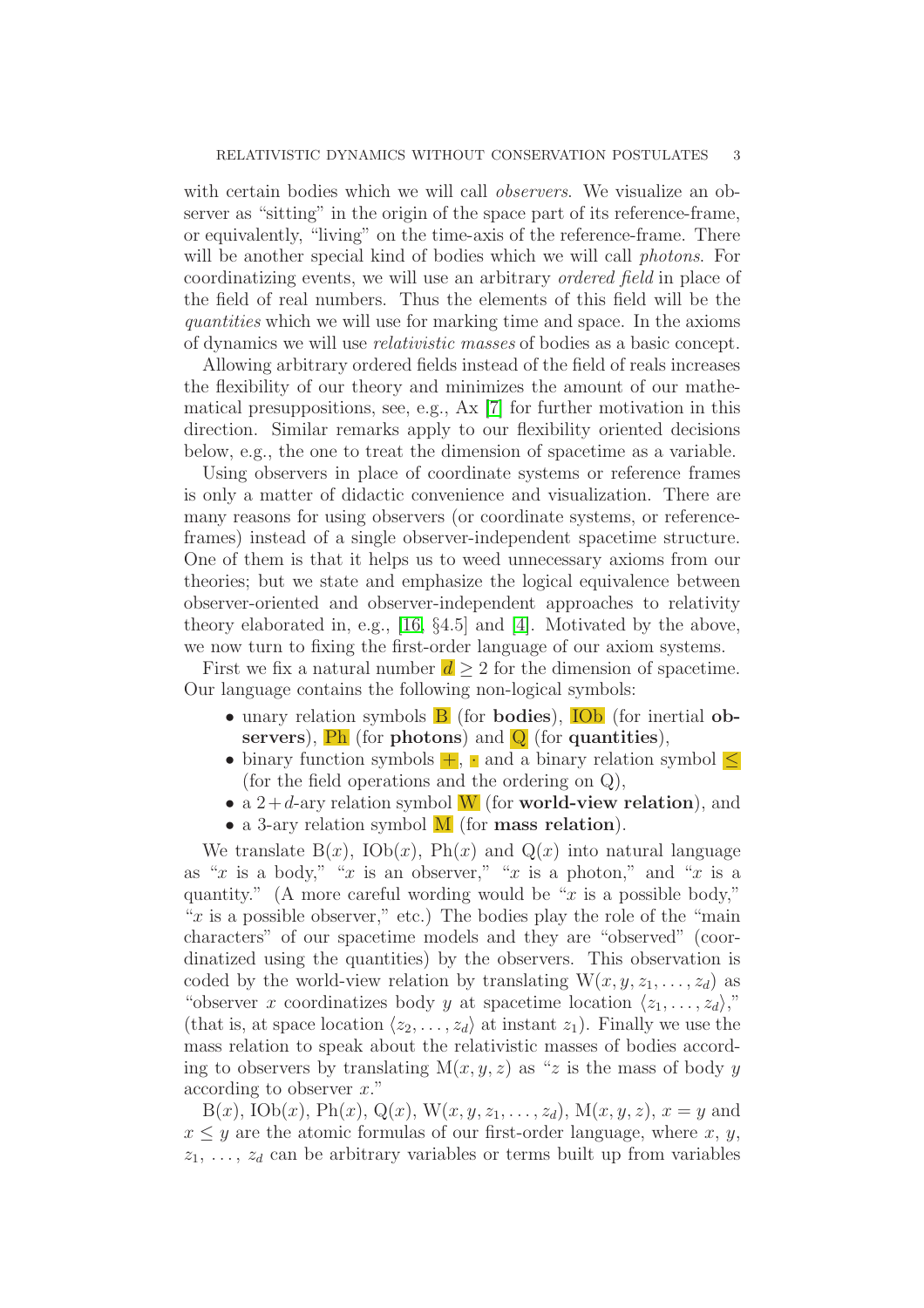by using the field-operations. The formulas of our first-order language are built up from these atomic formulas by using the logical connectives not  $(\neg)$ , and  $(\wedge)$ , or  $(\vee)$ , implies  $(\implies)$ , if-and-only-if  $(\iff)$  and the quantifiers exists x  $(\exists x)$  and for all x  $(\forall x)$  for every variable x.

The models of this language are of the form

$$
\langle U; \mathbf{B}, \mathbf{IOb}, \mathbf{Ph}, \mathbf{Q}, +, \cdot, \leq, \mathbf{W}, \mathbf{M} \rangle,
$$

where  $U$  is a non-empty set and B, IOb, Ph and Q are unary relations on  $U$ , etc. A unary relation on  $U$  is just a subset of  $U$ . Thus we use B, IOb etc. as sets as well, e.g., we write  $k \in$  IOb in place of IOb(k).

We use the notation  $Q^n := Q \times ... \times Q$  (*n*-times) for the set of all *n*-tuples of elements of Q. If  $p \in \mathbb{Q}^n$ , then we assume that  $p =$  $\langle p_1, \ldots, p_n \rangle$ , that is,  $p_i \in \mathbb{Q}$  denotes the *i*-th component of the *n*-tuple p. We write  $W(m, b, p)$  in place of  $W(m, b, p_1, \ldots, p_d)$ , and we write  $\forall p$ in place of  $\forall p_1, \ldots, p_d$  etc.

We present each axiom at two levels. First we give an intuitive formulation, then we give a precise formalization using our logical notation (which can easily be translated into first-order formulas by inserting the definitions into the formalizations). We seek to formulate easily understandable axioms in FOL.

The first axiom expresses our very basic assumptions, such as: both photons and observers are bodies, etc.

AxFrame:  $IOb \cup Ph \subseteq B$ ,  $W \subseteq IOb \times B \times Q^d$ ,  $M: IOb \times B \to Q$ is a function,  $M(k, b) > 0$  for every observer k and body b,  $B \cap Q = \emptyset$ , + and · are binary operations and  $\leq$  is a binary relation on Q.

To be able to add, multiply and compare measurements of observers, we put an algebraic structure on the set of quantities by the next axiom.

AxEOF: The quantity part  $\langle Q; +, \cdot, \leq \rangle$  is a Euclidean<sup>[1](#page-3-0)</sup> ordered field.

For the FOL definition of linearly ordered field, see, e.g., [\[8\]](#page-19-15). We use the usual field operations  $\overline{0, 1, -1}$ ,  $\sqrt{\phantom{0}}$  definable within FOL. We also use the vector-space structure of  $Q^n$ , that is, if  $p, q \in Q^n$  and  $\lambda \in Q$ , then  $p+q, -p, \lambda \cdot p \in \mathbb{Q}^n$ ; and  $\mathcal{O} := \langle 0, \ldots, 0 \rangle$  denotes the **origin**. The **Euclidean length** of  $p \in Q^n$  is defined as  $||p|| := \sqrt{p_1^2 + \ldots + p_n^2}$ , for any  $n \geq 1$ .

Convention 2.1. We treat AxFrame and AxEOF as a part of our logical frame throughout this paper. Hence, without any further mentioning, they will be always assumed and will be part of every axiom system we propose herein.

<span id="page-3-0"></span><sup>&</sup>lt;sup>1</sup>That is, a linearly ordered field in which positive elements have square roots.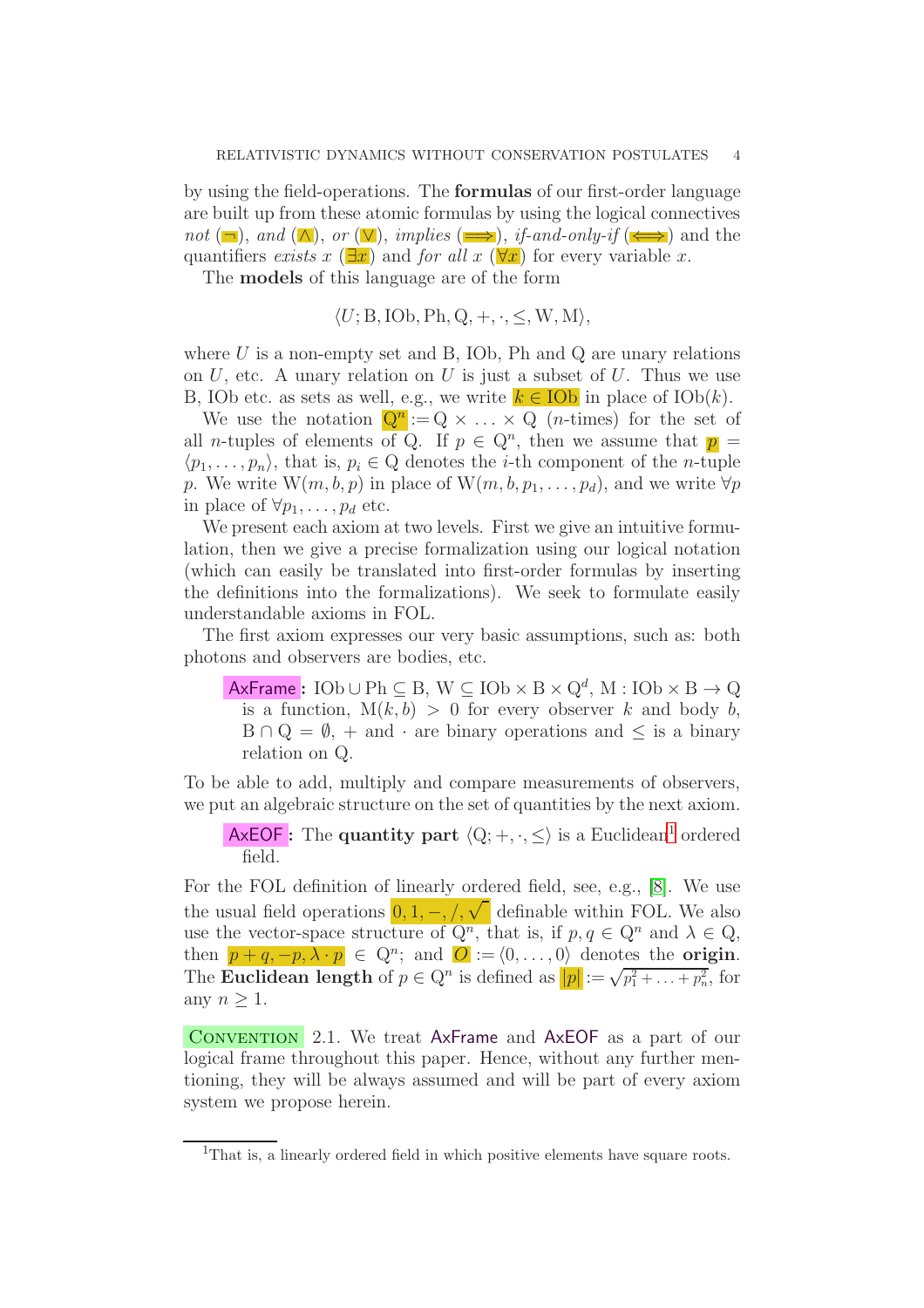### 3. Kinematics

In this section we recall the streamlined axiom system SpecRel for kinematics of special relativity theory from our previous works. We note that SpecRel is extended in our works, e.g., [\[17\]](#page-19-16), [\[4\]](#page-19-5), to deal with accelerated observers and general relativity.

 $Q<sup>d</sup>$  is called the **coordinate system** and its elements are referred to as coordinate points. We use the notations

$$
p_{\sigma} := \langle p_2, \ldots, p_d \rangle
$$
 and  $p_{\tau} := p_1$ 

for the **space component** and for the **time component** of  $p \in \mathbb{Q}^d$ , respectively.

The event  $ev_k(p)$  is the set of bodies observed by observer k at coordinate point  $p$  is, that is,

$$
ev_k(p) := \{ b \in B : W(k, b, p) \}.
$$

The **world-line** of body b according to observer k is defined as the set of coordinate points where b was observed by  $k$ , that is,

$$
wl_k(b) := \{ p \in \mathbf{Q}^d : b \in ev_m(p) \}.
$$

Now we formulate our first axiom on observers. (Historically this natural axiom goes back to Galileo Galilei or even to d'Oresme of around 1350, but probably it is much more ancient than that, see, e.g., [\[2,](#page-19-7) p.23,  $\S5$ .)

AxSelf : Each observer k is motionless in the origin of the space part of his coordinate system, that is, his world-line is the timeaxis:

 $\forall k \in \text{IOb} \quad w l_k(k) = \{\langle \lambda, 0, \ldots, 0 \rangle : \lambda \in \mathbb{Q}\}.$ 

As a formula of first-order logic this axiom is:

$$
\forall k \in \text{IOb } \forall p \in \mathbf{Q}^d \quad [\mathbf{W}(k,k,p) \iff p_2 = \ldots = p_d = 0].
$$

Now we formulate our axiom about the constancy of the speed of photons. For convenience, we choose 1 for this speed.

AxPh : The world-lines of photons are of slope 1, and moreover, for every observer, there is a photon through two coordinate points if their slope is 1:

$$
\forall k \in \text{IOb } \forall p, q \in \mathbb{Q}^d \quad [ |p_{\sigma} - q_{\sigma}| = |p_{\tau} - q_{\tau}| \iff \exists ph \in \text{Ph } ph \in ev_k(p) \cap ev_k(q)].
$$

This axiom is a well-known assumption of special relativity, see, e.g., [\[4\]](#page-19-5), [\[9,](#page-19-12) §2.6]. In a more careful interpretation of our logical formalism, instead of "photons" and "bodies" we could speak about "possible world-lines of photons" and "possible world-lines of bodies," etc. We chose the present usage for brevity.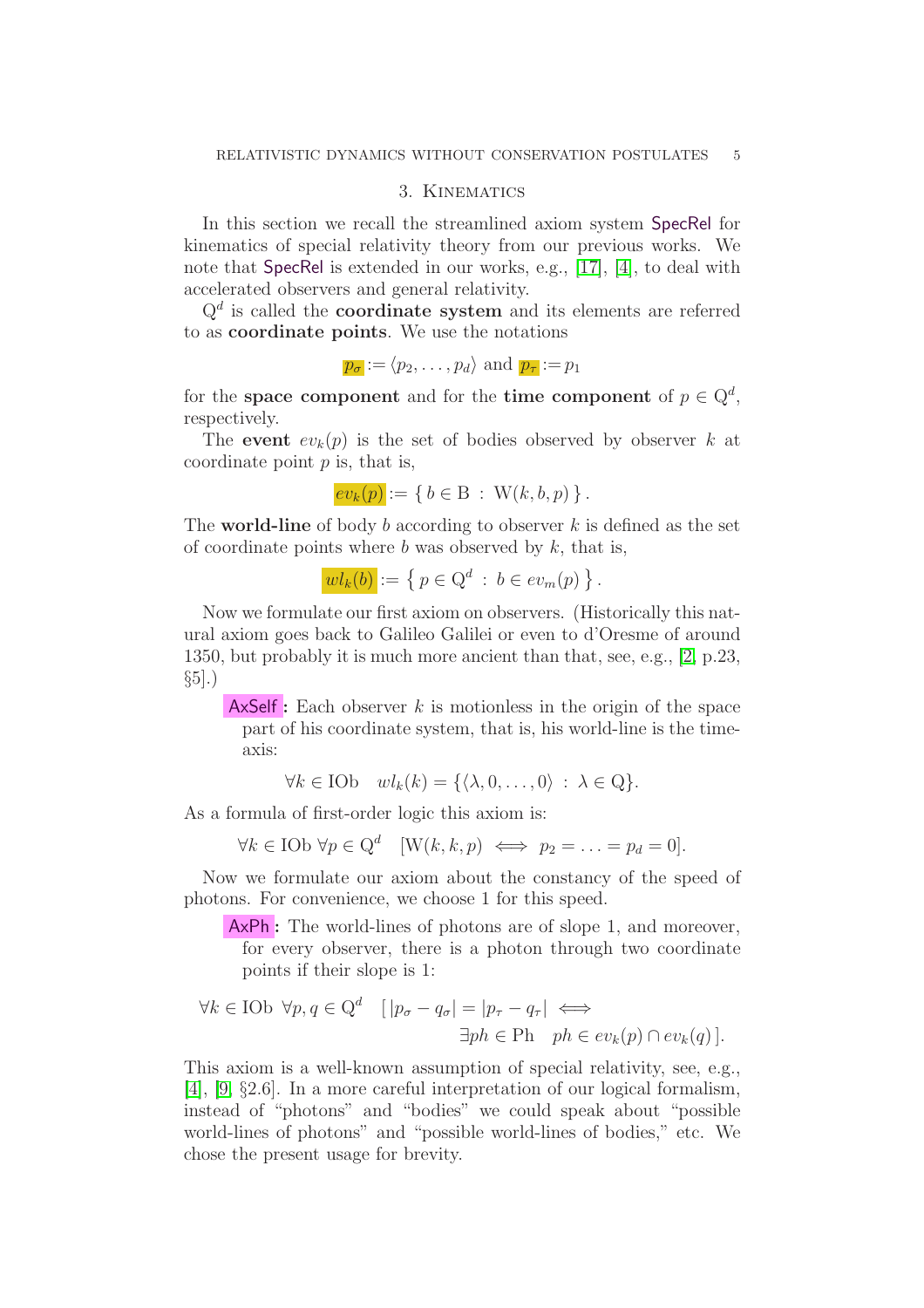AxEv : All observers coordinatize the same events:

$$
\forall k, h \in \text{IOb } \forall p \in \mathbf{Q}^d \; \exists q \in \mathbf{Q}^d \quad ev_k(p) = ev_h(q).
$$

The world-view transformation between the world-views of observers k and h is the set of pairs of coordinate points  $\langle p, q \rangle$  such that  $k$  and  $h$  observe the same event in  $p$  and  $q$ , respectively:

 $w_h^k := \{ \langle p, q \rangle \in \mathbb{Q}^d \times \mathbb{Q}^d : ev_k(p) = ev_h(q) \}.$ 

As usual,  $\ell$  is called a line iff there are  $p, q \in \mathbb{Q}^d$  such that  $q \neq O$ and  $\ell = \{p + \lambda q : \lambda \in Q\}.$ 

<span id="page-5-0"></span>**Remark** 3.1. Assume  $d \geq 3$  and AxSelf, AxPh and AxEv. Then

- (i) World-view transformations take lines to lines, see  $[4, Thm.11.11.(\text{ii})]$ .
- (ii) World-lines of observers are lines by (i) and AxSelf.
- (iii) No observer can travel faster than light, see [\[4,](#page-19-5) Thm.11.7].

By the next axiom we assume that observers use the same units of measurements.

AxSimDist: Any two observers agree as for the spatial distance between two events if these two events are simultaneous for both of them:

$$
\forall k, h \in \text{IOb } \forall p, q, p', q' \in \mathbb{Q}^d \quad \left[ \left( ev_k(p) = ev_h(p') \land ev_k(q) = ev_h(q') \right) \land p_{\tau} = q_{\tau} \land p'_{\tau} = q'_{\tau} \right) \implies |p_{\sigma} - q_{\sigma}| = |p'_{\sigma} - q'_{\sigma}| \ .
$$

Let us introduce an axiom system for special relativistic kinematics:

$$
SpecRel := \{AxSelf, AxPh, AxEv, AxSimDist\}
$$

Let  $p, q \in \mathbb{Q}^d$ . Then

$$
\mu(p) := \begin{cases} \sqrt{p_{\tau}^2 - |p_{\sigma}|^2} & \text{if } p_{\tau}^2 - |p_{\sigma}|^2 \ge 0, \\ -\sqrt{|p_{\sigma}|^2 - p_{\tau}^2} & \text{otherwise} \end{cases}
$$
(1)

is the (signed) Minkowski length of  $p$  and the Minkowski distance between  $p$  and  $q$  is defined as follows:

$$
\mu(p,q) := \mu(p-q). \tag{2}
$$

Function  $f : Q^d \to Q^d$  is said to be a **Poincaré transformation** if it is a bijection and it preserves the Minkowski distance, that is,  $\mu(f(p), f(q)) = \mu(p, q)$  for all  $p, q \in \mathbb{Q}^d$ . We note that every Poincaré transformation is a linear transformation composed by a translation. For proof of the following theorem see Thm.11.10 in [\[4\]](#page-19-5).

**Theorem** 3.2. Assume  $d \geq 3$  and SpecRel. Then  $w_h^k$  is a Poincaré transformation for every  $k, h \in$  IOb.

Thus from SpecRel if  $d \geq 3$ , we can deduce the most frequently quoted predictions of special relativity:

(i) "moving clocks slow down,"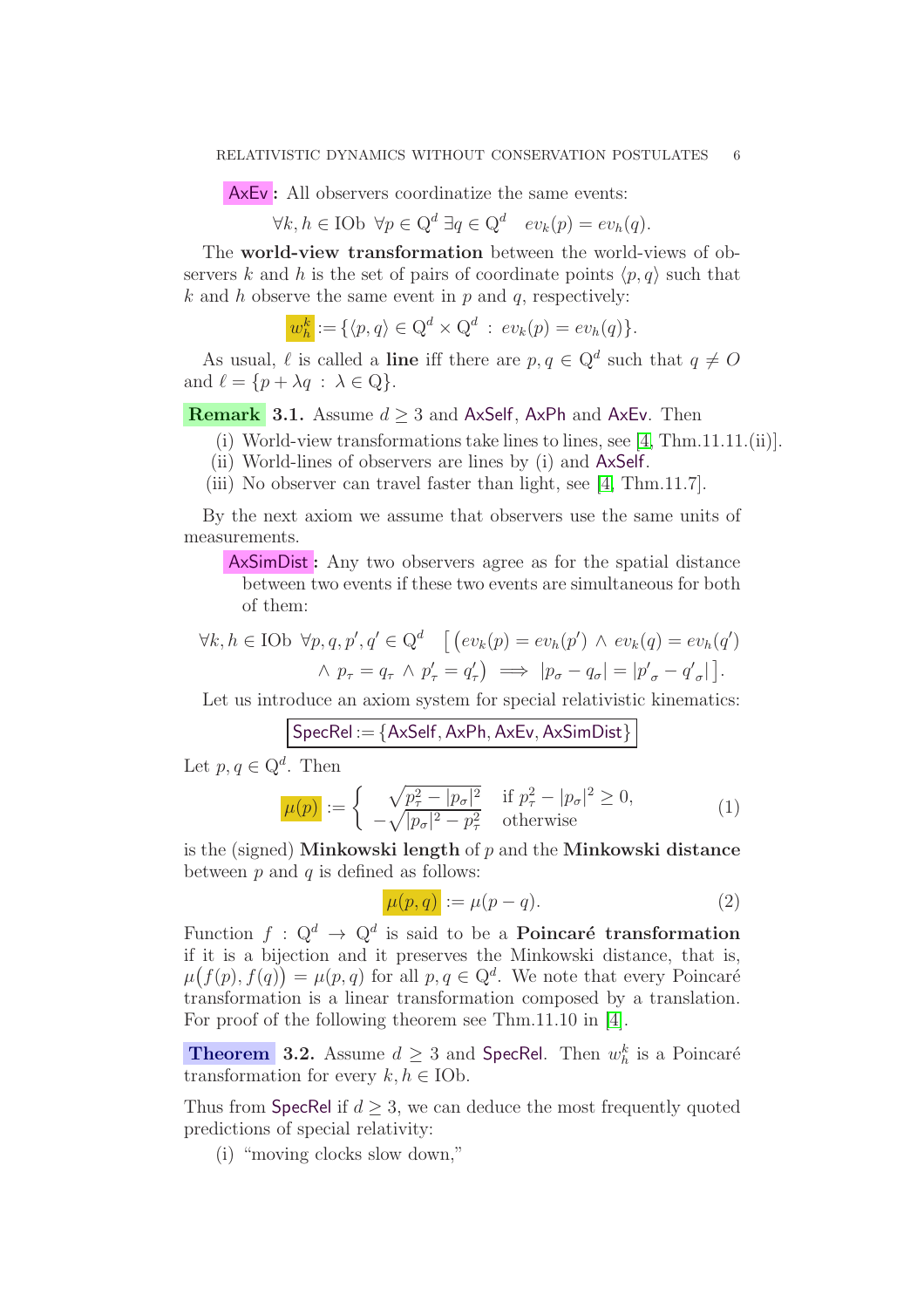(ii) "moving meter-rods shrink" and

(iii) "moving pairs of clocks get out of synchronism."

Moreover, SpecRel implies the exact amount of time-dilation, lengthcontraction and delay of clocks. So if  $d \geq 3$ , SpecRel captures the kinematics of special relativity well. For more detail, see, e.g., [\[2\]](#page-19-7), [\[3\]](#page-19-8), [\[4\]](#page-19-5).

We often add axioms to **SpecRel** which do not change the spacetime structure, but are useful auxiliary or bookkeeping axioms. For example, AxThEx below states that each observer can make thought experiments in which he assumes the existence of "slowly moving" observers (see, e.g., [\[4,](#page-19-5) p.622 and Thm.2.9(iii)]):

AxThEx : For each observer, in each spacetime location, in each direction, with any speed less than that of light it is possible to "send out" an observer whose time flows "forwards":

$$
\forall k \in \text{IOb } \forall p, q \in \mathbb{Q}^d \; \exists h \in \text{IOb } \left[ \left| (p - q)_{\sigma} \right| < (p - q)_{\tau} \implies \right. \\
 p, q \in w l_k(h) \text{ and } w_h^k(q)_{\tau} < w_h^k(p)_{\tau} \left] .
$$

### 4. Dynamics

In this section we shall formulate our axioms on dynamics. The idea is that we use inelastic collisions for observing (or measuring) relativistic inertial mass. We could say that relativistic inertial mass is the quantity that shows the magnitude of the influence of the body on the state of motion of the body it collides with. The more a body changes the motion of bodies it collides with, the bigger its relativistic mass is.

To formulate our axioms on relativistic mass, first we define inelastic collisions. The sets  $in_k(q)$  of incoming bodies and  $out_k(q)$  of outgoing bodies of the collision at coordinate point  $q$  according to observer  $k$  are defined as bodies whose lifelines "end" and "start" at  $q$  respectively (see Fig[.1\)](#page-7-0):

$$
\begin{array}{rcl}\n\mathbf{i} n_k(q) & := & \{b \in \mathcal{B} \; : \; q \in \mathit{wl}_k(b) \land \forall p \in \mathit{wl}_k(b) \; [p_\tau < q_\tau \lor p = q] \}, \\
\mathbf{out}_k(q) & := & \{b \in \mathcal{B} \; : \; q \in \mathit{wl}_k(b) \land \forall p \in \mathit{wl}_k(b) \; [p_\tau > q_\tau \lor p = q] \}.\n\end{array}
$$

Bodies  $b$  and  $c$  collide inelastically originating body  $d$  according to observer k, in symbols  $\text{inecoll}_k(b, c : d)$ , iff  $b \neq c$  and there is a coordinate point q such that  $in_k(q) = \{b, c\}$  and  $out_k(q) = \{d\}$ , see the right-hand side of Fig[.1.](#page-7-0)

Recall that by AxFrame, M : IOb $\times$ B  $\rightarrow$  Q is a function and M(k, b)  $>$ 0 for every observer k and body b. If k is an observer and b is a body then we call  $m_k(b) := M(k, b)$  the **relativistic mass** of body b according to observer k, or equivalently, "... in the world-view of  $k$ ".

The **spacetime location**  $loc_k(b, t)$  of body b at time instance  $t \in Q$ according to observer  $k$  is defined to be the coordinate point  $p$  for which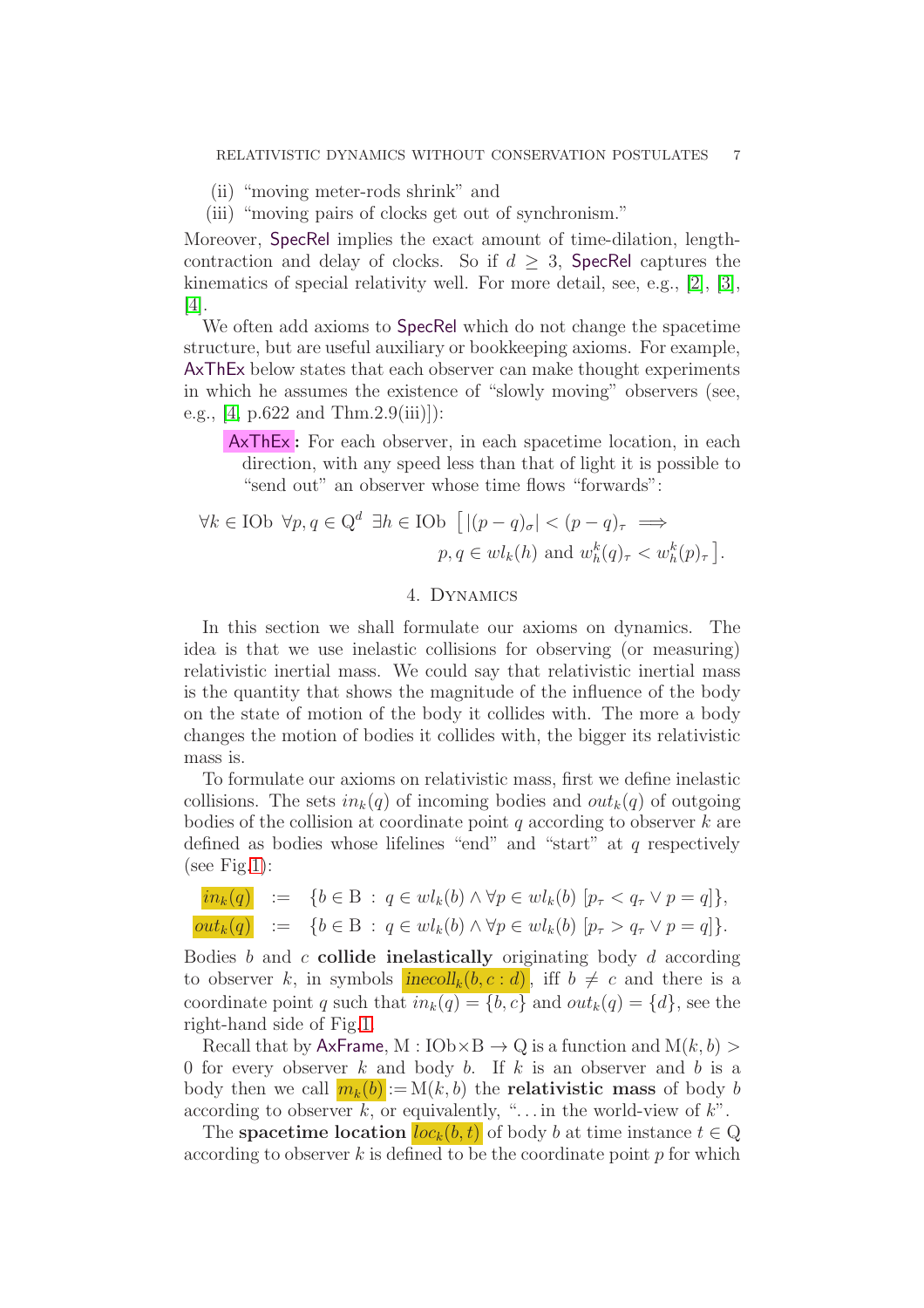



<span id="page-7-0"></span>FIGURE 1. Illustration of relations  $in_k(q)$ ,  $out_k(q)$  and  $inecoll_k(b, c:d)$ 

 $p \in w l_k(b)$  and  $p_\tau = t$  if there is such a unique p, and it is undefined otherwise, see Fig[.2.](#page-8-0)

The **center of mass**  $\overline{cen_k(b, c, t)}$  of bodies b and c at time instance t according to observer k is defined to be the coordinate point q such that  $q_{\tau} = t$  and q is the point on the line-segment between  $loc_k(b, t)$ and  $loc_k(c, t)$  whose distances from these two end-points have the same proportion as that of the relativistic masses of  $b$  and  $c$ ; and it is closer to the "more massive" body, i.e.:

$$
m_k(b) \cdot (loc_k(b, t) - cen_k(b, c, t)) = m_k(c) \cdot (cen_k(b, c, t) - loc_k(c, t))
$$

if  $loc_k(b, t)$  and  $loc_k(c, t)$  are defined, and  $cen_k(b, c, t)$  is undefined oth-erwise, see Fig[.2.](#page-8-0) We note that an explicit definition for  $cen<sub>k</sub>(b, c, t)$  is the following:

$$
cen_k(b, c, t) = \frac{m_k(b)}{m_k(b) + m_k(c)} \cdot loc_k(b, t) + \frac{m_k(c)}{m_k(b) + m_k(c)} \cdot loc_k(c, t),
$$

(if  $loc_k(b, t)$  and  $loc_k(c, t)$  are defined and  $cen_k(b, c, t)$  is undefined otherwise). The **center-line of mass** of bodies  $b$  and  $c$  according to observer  $k$  is defined as

 $\boxed{cen_k(b, c)} := \{cen_k(b, c, t) : t \in \mathbb{Q} \text{ and } cen_k(b, c, t) \text{ is defined} \}.$ 

Intuitively, the center-line of mass is the world-line of the center of mass. The segment determined by  $p, q \in \mathbb{Q}^d$  is defined as:

$$
[p,q]: = {\lambda \cdot p + (1-\lambda) \cdot q : \lambda \in Q, 0 \le \lambda \le 1}.
$$

We call  $H \subseteq Q^d$  line segment iff H is connected (i.e.,  $[p, q] \subseteq H$  for all  $p, q \in H$ ), H has at least two elements, and H is contained in a line.

Bodies whose world-lines are line segments are called inertial bodies, and their set is defined as:

 $\mathbf{I}\mathbf{b} := \{b \in \mathbf{B} : \forall k \in \text{IOb} \quad w l_k(b) \text{ is a line segment}\}.$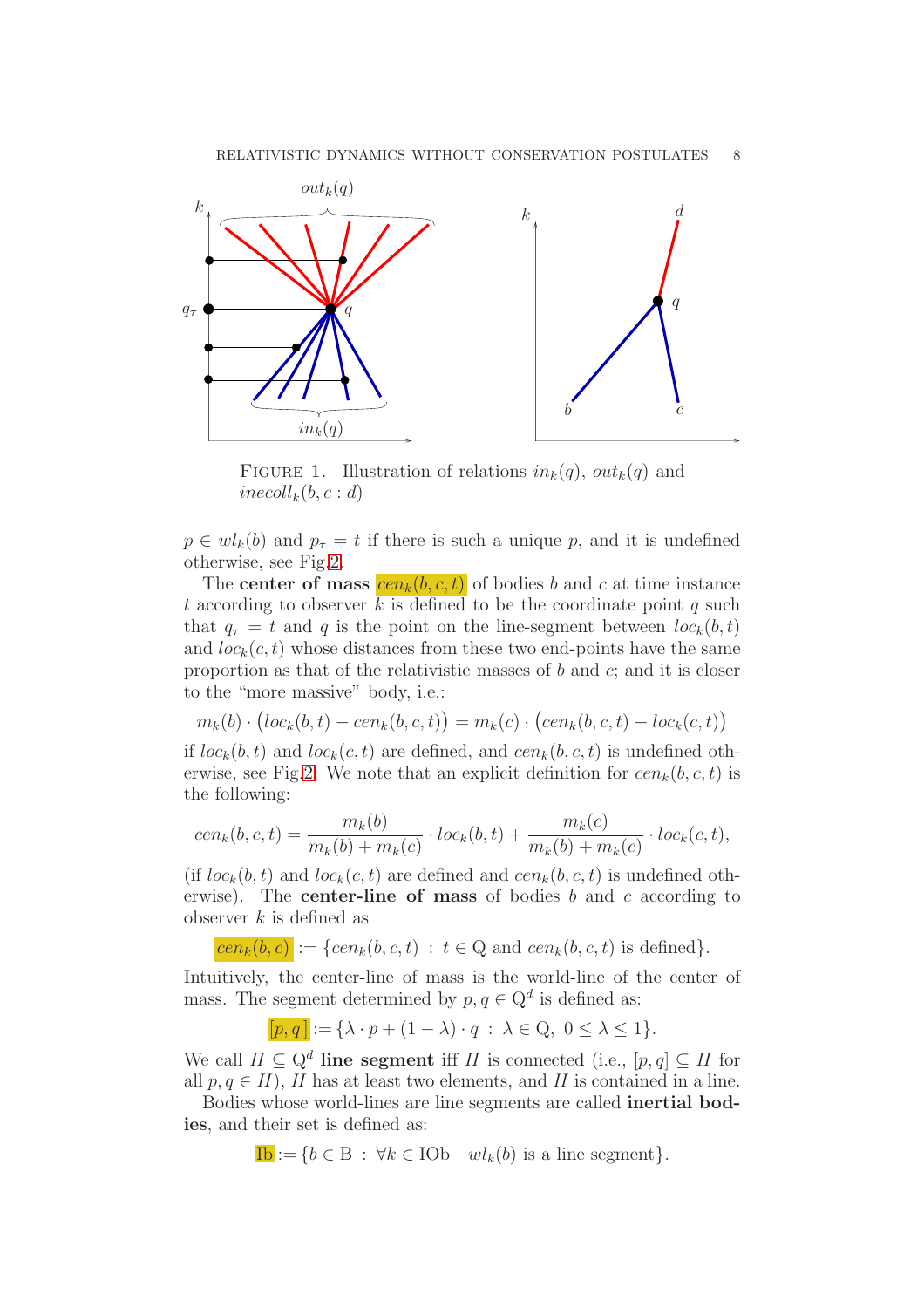#### PSfrag replacements

We note that  $cen_k(b, c)$  is a line segment or a point or the empty set and  $wl_k(b) \capwl_k(c) \subseteq cen_k(b,c)$  for every  $k \in$  IOb and  $b, c \in$  Ib.



<span id="page-8-0"></span>FIGURE 2. Illustration of  $cen_k(b, c, t)$ ,  $cen_k(b, c)$  and of axiom AxCenter

We are ready now to formalize that the relativistic mass is a quantity that shows the magnitude of the influence of the body on the state of motion of the body it collides with.

AxCenter: If inertial bodies b and c collide inelastically originating single inertial body  $d$ , then the world-line of  $d$  is the continuation of the center-line of mass of  $b$  and  $c$  (see Fig[.2\)](#page-8-0):

$$
\forall k \in \text{IOb } \forall b, c, d \in \text{Ib} \quad [\text{inecoll}_k(b, c : d) \implies
$$
  

$$
cen_k(b, c) \cup wl_k(d) \subseteq \ell \text{ for some line } \ell].
$$

The main axiom of SpecRelDyn is AxCenter which, in some sense, can be taken as the definition of relativistic mass. The remaining axioms of our axiom system will be simplifying or book-keeping axioms to make life simpler.

AxCenter is an axiom in Newtonian Dynamics, too, where the mass  $m_k(b)$  of a body b is observer-independent in the sense that it does not depend on the observer  $k$ . However, in special relativity, AxCenter implies that the mass of a body necessarily depends on the observer. The reason for this fact is that the simultaneities of the different observers in special relativity differ from each other, and this implies that the proportions involved in AxCenter change, too. See Prop[.4.1](#page-8-1) and Fig[.3](#page-9-0) below.

<span id="page-8-1"></span>**Proposition 4.1.** Assume SpecRel and AxCenter. Let  $k, h \in$  IOb,  $b, c, d \in$  Ib be such that inecoll<sub>k</sub> $(b, c : d)$ , inecoll<sub>h</sub> $(b, c : d)$ , h is not at rest w.r.t.  $k$ , and  $h$  does not move orthogonally to the collision of  $b$  and c. Then

$$
\frac{m_k(b)}{m_k(c)} \neq \frac{m_h(b)}{m_h(c)}.
$$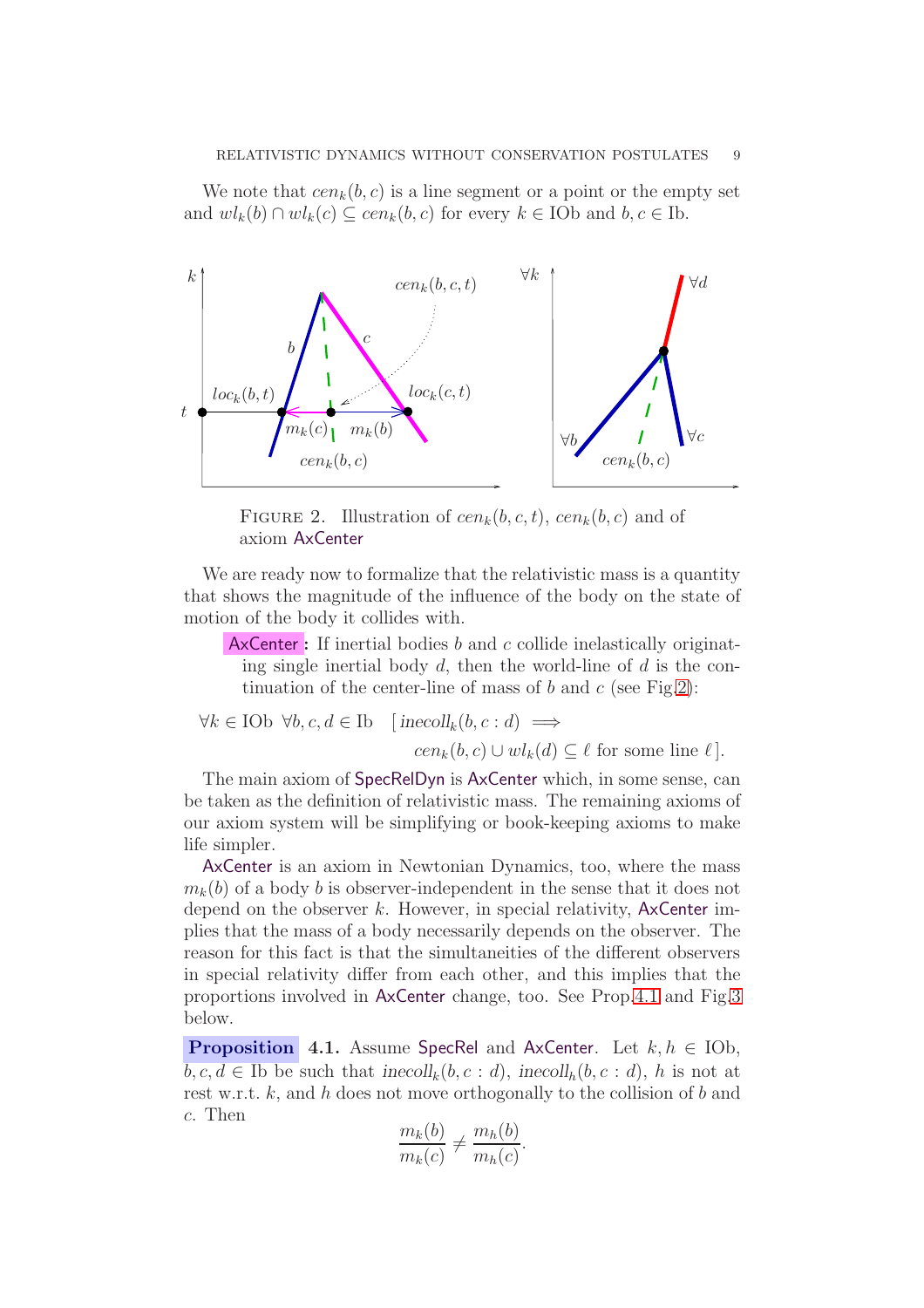

<span id="page-9-0"></span>Figure 3. Illustration for Prop[.4.1.](#page-8-1) The proportion of the bold and dotted segments on the horizontal line is different from that on the slanted one.

We omit the proof of Prop[.4.1,](#page-8-1) but Fig[.3](#page-9-0) is an illustration for it.

The **velocity**  $\vec{v}_k(b)$  and **speed**  $v_k(b)$  of body b according to observer k are defined as:

$$
\vec{v}_k(b) := \frac{p_\sigma - q_\sigma}{p_\tau - q_\tau}, \text{ for } p, q \in wh_k(b) \text{ with } p_\tau \neq q_\tau, \text{ and } \vec{v}_k(b) := |\vec{v}_k(b)|
$$

if  $wl<sub>k</sub>(b)$  is a subset of a line and contains coordinate-points p and q with  $p_{\tau} \neq q_{\tau}$ , and they are undefined otherwise.

The **rest mass**  $m_0(b)$  of body b is defined to be  $\lambda \in Q$  if (1) there is an observer according to which  $b$  is at rest and the relativistic mass of b is  $\lambda$ , and (2) for every observer according to which b is at rest the relativistic mass of b is  $\lambda$ , that is,  $m_0(b) = \lambda$  iff

$$
\exists k \in \text{IOb} \ (v_k(b) = 0 \land m_k(b) = \lambda) \land \forall k \in \text{IOb} \ (v_k(b) = 0 \Longrightarrow m_k(b) = \lambda).
$$

By Rmk[.3.1,](#page-5-0) assuming  $d \geq 3$ , AxSelf, AxEv and AxPh, if the rest mass of body b is defined, b is slower than light, that is,  $v_k(b)$  is defined and  $v_k(b) < 1$  for every observer k. In particular, photons do not have rest masses, but see Remark [4.4.](#page-12-0)(2) below.

CONVENTION 4.2. We use the equation sign "=" in the sense of ex-istential equality (of partial algebra theory [\[1\]](#page-18-0)), that is,  $\alpha = \beta$  abbreviates that both  $\alpha$  and  $\beta$  are defined and they are equal. See [\[16,](#page-19-14) Conv.2.3.10, p.31] and [\[3,](#page-19-8) Conv.2.3.10, p.61].

We have seen that AxCenter implies that the relativistic mass  $m_k(b)$ has to depend on both  $b$  and  $k$ . The next axiom states that the relativistic mass of a body depends at most on its rest mass and its velocity.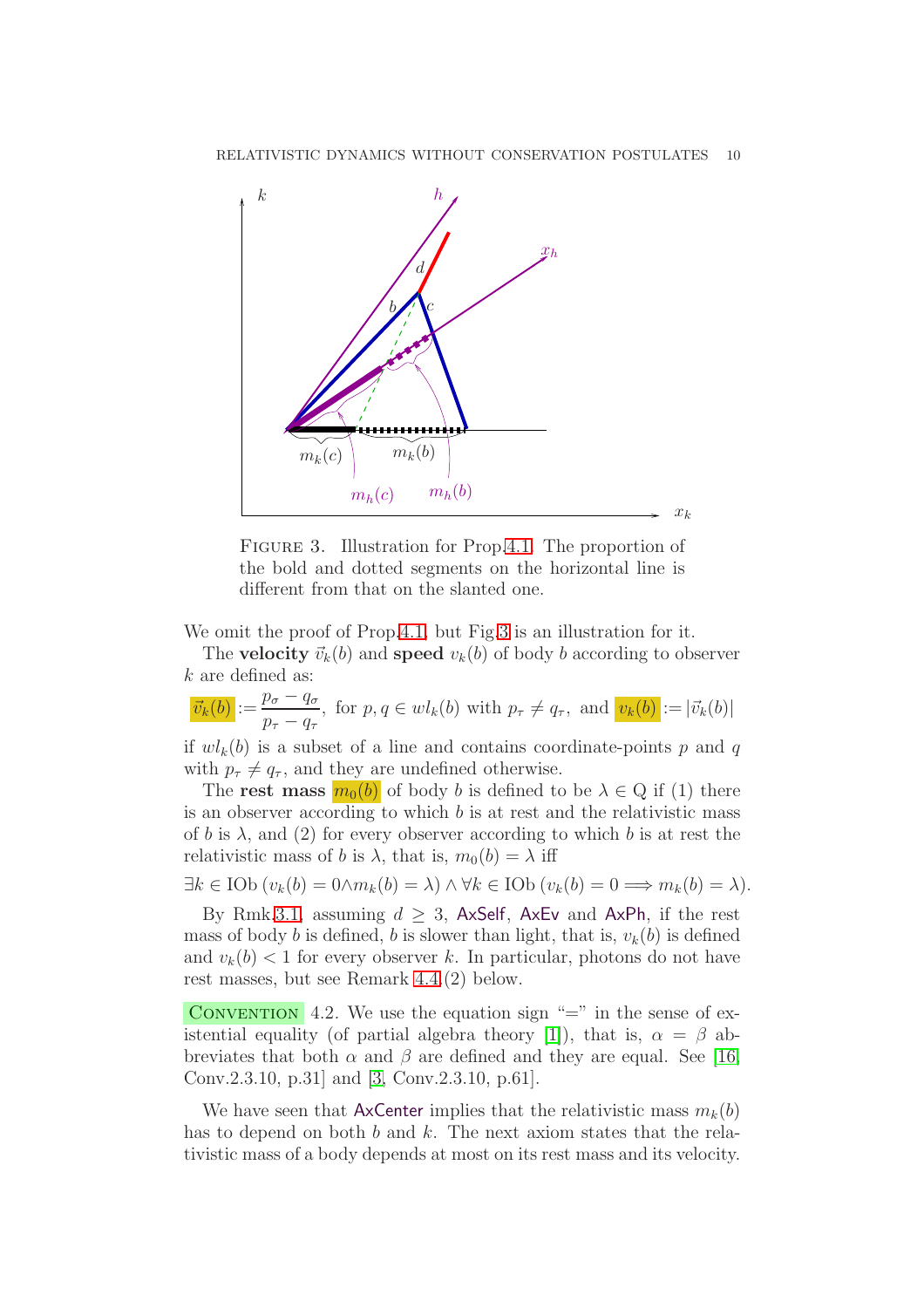AxSpeed : The relativistic masses of two inertial bodies are the same if both of their rest masses and speeds are equal:

$$
\forall k \in \text{IOb } \forall b, c \in \text{Ib}
$$

$$
[(m_0(b) = m_0(c) \land v_k(b) = v_k(c)) \implies m_k(b) = m_k(c)].
$$

Our last axiom on dynamics states that each observer can make experiments in which he makes inertial bodies of arbitrary rest masses and velocities inelastically collide:

Ax∀inecoll : For every observer, every kind of possible inelastic collision is realized by inertial bodies having rest mass:

$$
\forall k \in \text{IOb } \forall v_1, v_2 \in \mathbb{Q}^{d-1} \ \forall m_1, m_2 \in \mathbb{Q} \quad (|v_1| < 1 \land |v_2| < 1
$$
\n
$$
\land m_1 > 0 \land m_2 > 0 \implies \exists b, c, d \in \text{lb } [\text{inecoll}_k(b, c : d)
$$
\n
$$
\land \ \vec{v}_k(b) = v_1 \land \ \vec{v}_k(c) = v_2 \land \ m_0(b) = m_1 \land \ m_0(c) = m_2].
$$

Let us extend SpecRel with the axioms of dynamics above.

$$
SpecRelDyn := \{AxCenter, AxSpeed, Ax\forall inecoll, AxThEx\} \cup SpecRel
$$

We note that SpecRelDyn is provably consistent. Moreover it has nontrivial models, see Prop[.5.6.](#page-18-1)

The following theorem gives the connection between the rest mass and the relativistic mass of an inertial body. Its conclusion is a well known result of special relativity. We will see that our theorem is stronger than the corresponding result in the literature since it contains fewer assumptions.

<span id="page-10-0"></span>**Theorem 4.3.** Assume  $d \geq 3$  and **SpecRelDyn**. Let k be an observer and  $b$  be an inertial body having rest mass. Then

$$
m_0(b) = \sqrt{1 - v_k(b)^2} \cdot m_k(b).
$$

Proof. Let k be an observer and let a be an inertial body having rest mass. Let  $v := v_k(a)$ ,  $m_0 := m_0(a)$  and  $m(v) := m_k(a)$ . We would like to prove that  $m_0 = \sqrt{1 - v^2} \cdot m(v)$ . It holds if  $v = 0$  by the definition of rest mass. Now assume that  $v \neq 0$ . We are in the world-view of observer  $k$ . Let inertial bodies  $b$  and  $c$  collide inelastically originating inertial body d such that the rest masses of b and c are  $m_0$  the speed of b is v and the speed of c is 0. See Fig[.4.](#page-11-0) Such b, c and d exist by Ax∀inecoll. There are distinct points  $B$  and  $C$  on the world-lines of b and c, respectively, such that  $B_{\tau} = C_{\tau}$ . Let such B and C be fixed and let  $t:= B_{\tau} = C_{\tau}$ . Let D be the center of mass of b and c at t. The relativistic masses of b and c according to k are  $m(v)$ and  $m_0$ , respectively, by AxSpeed and the definition of rest mass. Let  $|pq| := |p-q|$ . By definition of center of mass,  $m(v) \cdot |BD| = m_0 \cdot |DC|$ .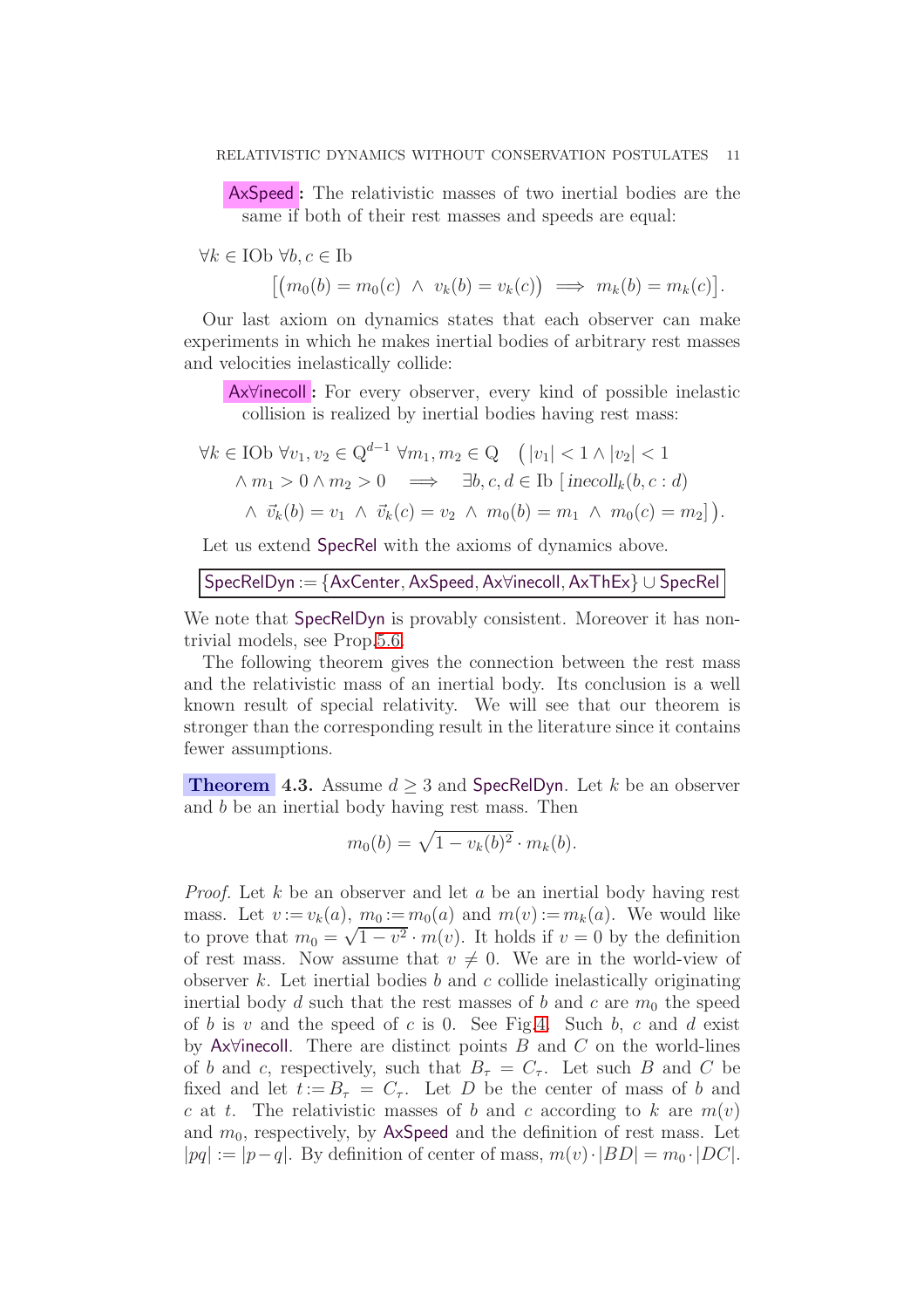

FIGURE 4. Illustration for the proof of Thm[.4.3](#page-10-0)

Thus

<span id="page-11-1"></span><span id="page-11-0"></span>
$$
m_0 = \frac{|BD|}{|CD|} \cdot m(v). \tag{3}
$$

Let  $A$  be the point where the world-lines of  $b$ ,  $c$  and  $d$  meet. By AxCenter,  $cen_k(b, c) \cup wh_k(d) \subseteq AD$ . Let k' be an observer such that  $v_{k'}(b) = 0$ . Such a k' exists since b has rest mass. We can assume that the clocks of k and k' show 0 at A, that is,  $A_{\tau} = w_{k'}^{k}(A)_{\tau} = 0$ , and the clock of k shows  $-1$  at C, that is,  $C_{\tau} = -1$ . By applying the "time-dilation theorem" of  $SpecRel$  (see [\[4,](#page-19-5) Thm.11.6.(2)]) we get that the clock of k' shows  $-\sqrt{1-v^2}$  or  $\sqrt{1-v^2}$  at B. We can assume that the clock of k' shows  $-\sqrt{1-v^2}$  at B.

By  $AxThEx$  there is an observer h for which b and c have opposite velocities and inecoll<sub>h</sub> $(b, c : d)$ . Let such an h be fixed.

The world-view transformation  $w_h^k$  between the world-views of k and  $h$  is an affine transformation, that is, a linear transformation composed by a translation by [\[4,](#page-19-5) Thm.11.10.]. Thus  $w_h^k$  takes lines to lines.

Let us turn our attention to the world-view of  $h$ . See the right-hand side of Fig[.4.](#page-11-0) Let  $A'$ ,  $B'$ ,  $C'$  and  $D'$  be the  $w<sub>h</sub><sup>k</sup>$  images of  $A$ ,  $B$ ,  $C$  and D, respectively. Since  $w_h^k$  is an affine transformation,

<span id="page-11-2"></span>
$$
\frac{|BD|}{|CD|} = \frac{|B'D'|}{|C'D'|}.
$$
\n(4)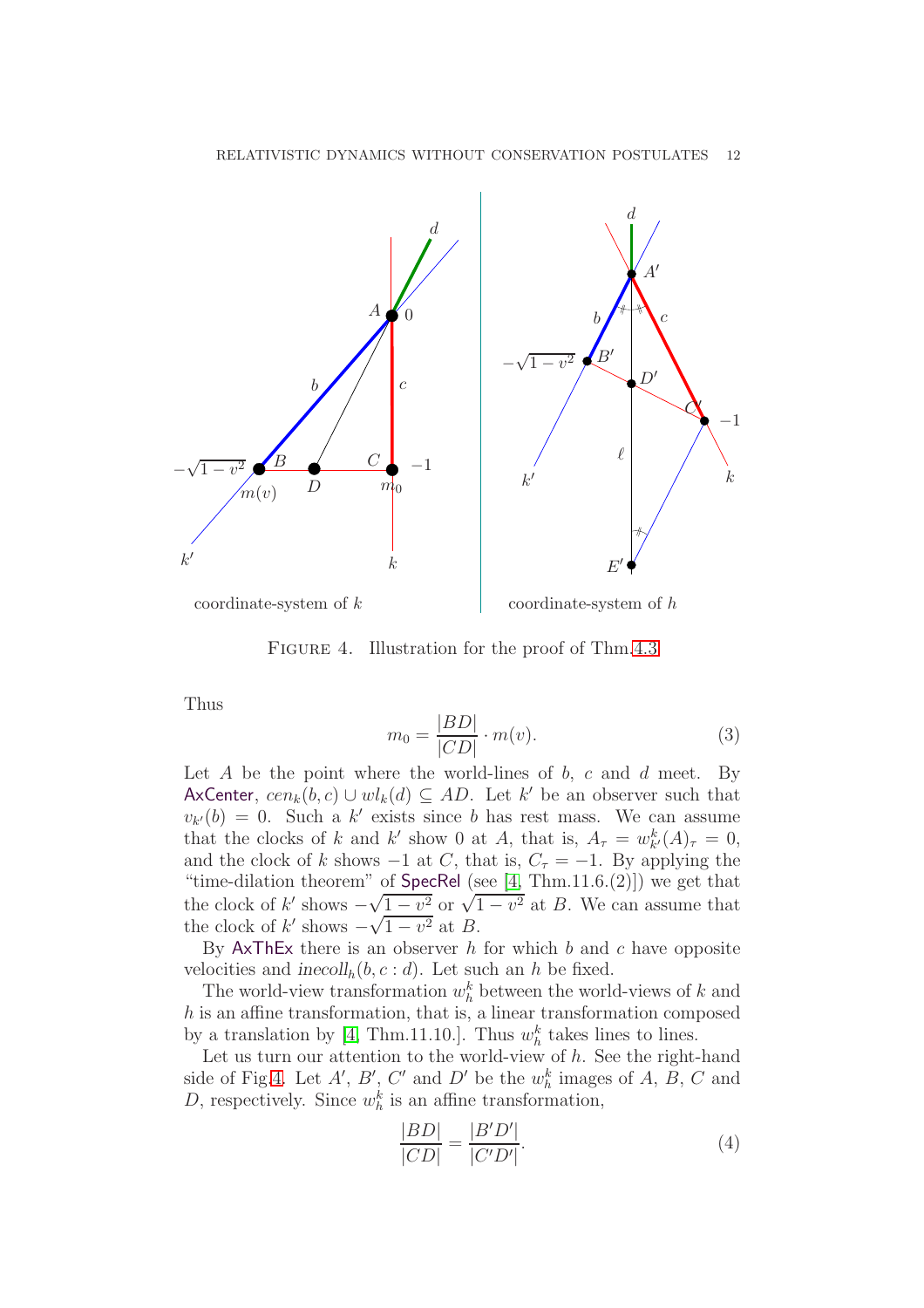We will prove that

<span id="page-12-2"></span>
$$
\frac{|B'D'|}{|C'D'|} = \frac{|A'B'|}{|A'C'|}.
$$
\n(5)

Let  $\ell$  be the line parallel to the time-axis  $\bar{t}$  and passing through A'. Since the rest masses and the speeds of b and c coincide, their relativistic masses coincide by AxSpeed. Therefore  $cen<sub>h</sub>(b, c) \subseteq l$ . By AxCenter,  $wl<sub>h</sub>(d) \subseteq \ell$ . The world-view transformation takes lines to lines and world-lines to world-lines. Thus  $w_h^k$  takes  $wl_k(d) \subseteq AD$  to  $wl_h(d) \subseteq \ell$ . Therefore D' is the intersection of  $\ell$  and  $B'C'$ .

Let  $E' \in A'D'$  be such that  $E'C'$  is parallel to  $A'B'$ . The triangles  $B'D'A'$  and  $C'D'E'$  are similar. Thus

<span id="page-12-1"></span>
$$
\frac{|B'D'|}{|C'D'|} = \frac{|A'B'|}{|E'C'|}.
$$
\n(6)

Since b and c have opposite speeds and  $A'B'$  is parallel with  $C'E'$ , angles  $E'A'C'$  and  $A'E'C'$  are congruent. Thus  $|E'C'| = |A'C'|$ . By this and [\(6\)](#page-12-1), we conclude that [\(5\)](#page-12-2) above holds.

The clocks of k' and k show 0 at A', the clock of k' shows  $-\sqrt{1-v^2}$ at  $B'$  and the clock of k shows  $-1$  at  $C'$ . The speeds of k and k' coincide for h. Thus the clocks of k and  $k'$  slow down with the same rate for h by [\[4,](#page-19-5) Thm.11.6.(2)]. Therefore

<span id="page-12-3"></span>
$$
\frac{|A'B'|}{|A'C'|} = \sqrt{1 - v^2}.
$$
\n(7)

By  $(3)$ ,  $(4)$ ,  $(5)$  and  $(7)$ , we get that

$$
m_0 = \sqrt{1 - v^2} \cdot m(v);
$$

and that is what we wanted to prove.  $\Box$ 

<span id="page-12-0"></span>Remark 4.4. (1) The conclusion of Thm[.4.3](#page-10-0) fails if we omit any one of the axioms AxCenter, AxSpeed, Ax∀inecoll, AxThEx from SpecRelDyn. However, it remains true if we omit AxSimDist and weaken Ax∀inecoll and AxThEx to the following two axioms, respectively:

Ax∃inecoll : According to every observer, for every inertial body a having rest mass there are inertial bodies b and c colliding inelastically originating an inertial body such that  $a, b$  and  $c$ have the same rest masses, a and b have the same speeds and the speed of  $c$  is 0:

$$
\forall k \in \text{IOb } \forall a \in \text{lb } \exists b, c, d \in \text{lb } \left( m_0(a) = m_0(a) \implies \left[ m_0(a) = m_0(b) = m_0(c) \land v_k(b) = v_k(a) \land v_k(c) = 0 \land \text{inecoll}_k(b, c : d) \right] \right).
$$

AxMedian : For every two inertial bodies colliding inelastically, there is an observer for which these two inertial bodies have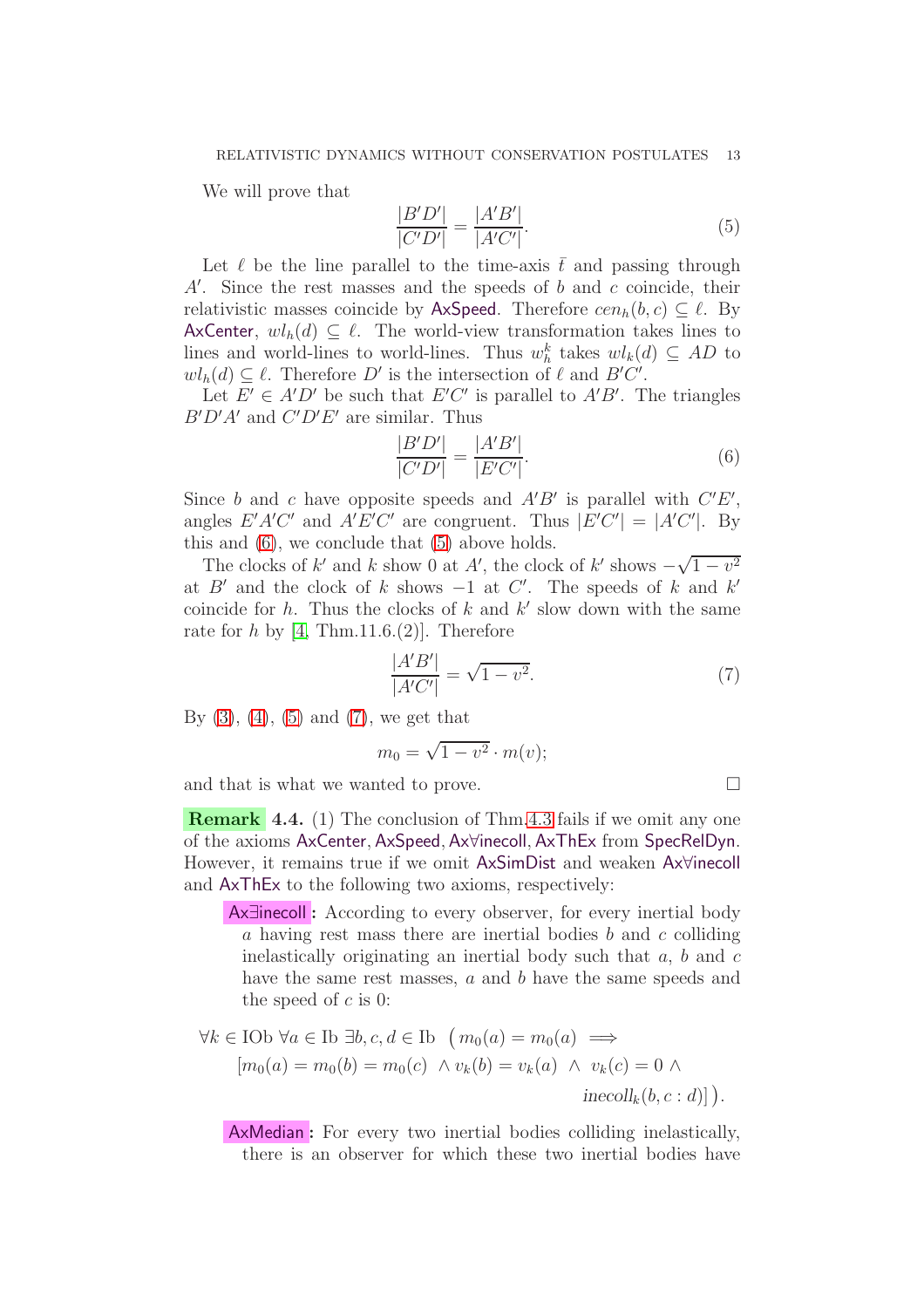opposite velocities and collide inelastically:

$$
\forall k \in \text{IOb } \forall b, c, d \in \text{lb} \quad [\text{inecoll}_k(b, c : d) \implies
$$

$$
\exists h \in \text{IOb} \quad (\vec{v}_h(b) = -\vec{v}_h(c) \ \land \ \text{inecoll}_h(b, c : d)) \big].
$$

(2) According to our definition, photons do not have rest masses because no observer sees them at rest, by AxPh. However, they do have nonzero relativistic masses, by AxFrame. In the light of Thm.[14.3](#page-10-0) then it is natural to extend the rest mass concept for photons as  $m_0(ph) = 0$ for all  $ph \in Ph$ . This is often done in the physics literature. One could

then say that "photons could be regarded as pure energy," because  $\underline{\text{PSfrag replacements}}^\text{uncu box}\text{ have zero rest masses.}$ 



Figure 5. Illustration of axioms Ax∃inecoll and AxMedian

On Einstein's  $E = mc^2$ : The conclusion  $m_0(b) = \sqrt{1 - v_k(b)^2} \cdot m_k(b)$ of our Thm[.4.3](#page-10-0) above is used in the relativity textbook Rindler [\[19,](#page-19-13) pp.111-114] to explain the discovery and meaning of Einstein's famous insight  $E = mc^2$ . We could repeat literally this part of the text of [\[19\]](#page-19-13) to arrive at  $E = mc^2$  in the framework of our theory **SpecRelDyn** based on the axiom AxCenter. We postpone this to section [5,](#page-13-0) because there we will have developed more "ammunition," hence the didactics can be made more inspiring.

### <span id="page-13-0"></span>5. Conservation of relativistic mass and linear-momentum

We can view AxCenter as stating that the center of mass of an isolated system consisting of two bodies moves along a straight line regardless whether the two bodies collide or not. It is natural to generalize AxCenter to more than two bodies (but permitting only two-by-two inelastic collisions). Let  $AxCenter_n$  denote, temporarily, a version of AxCenter which concerns an isolated system consisting of n bodies. Thus  $AxCenter$  is just  $AxCenter<sub>2</sub>$  in this series of stronger and stronger axioms. We will see that it does not imply  $AxCenter_3$  (cf. Prop.5.4), thus  $AxCenter<sub>3</sub>$  is strictly stronger than  $AxCenter$ . However, it can be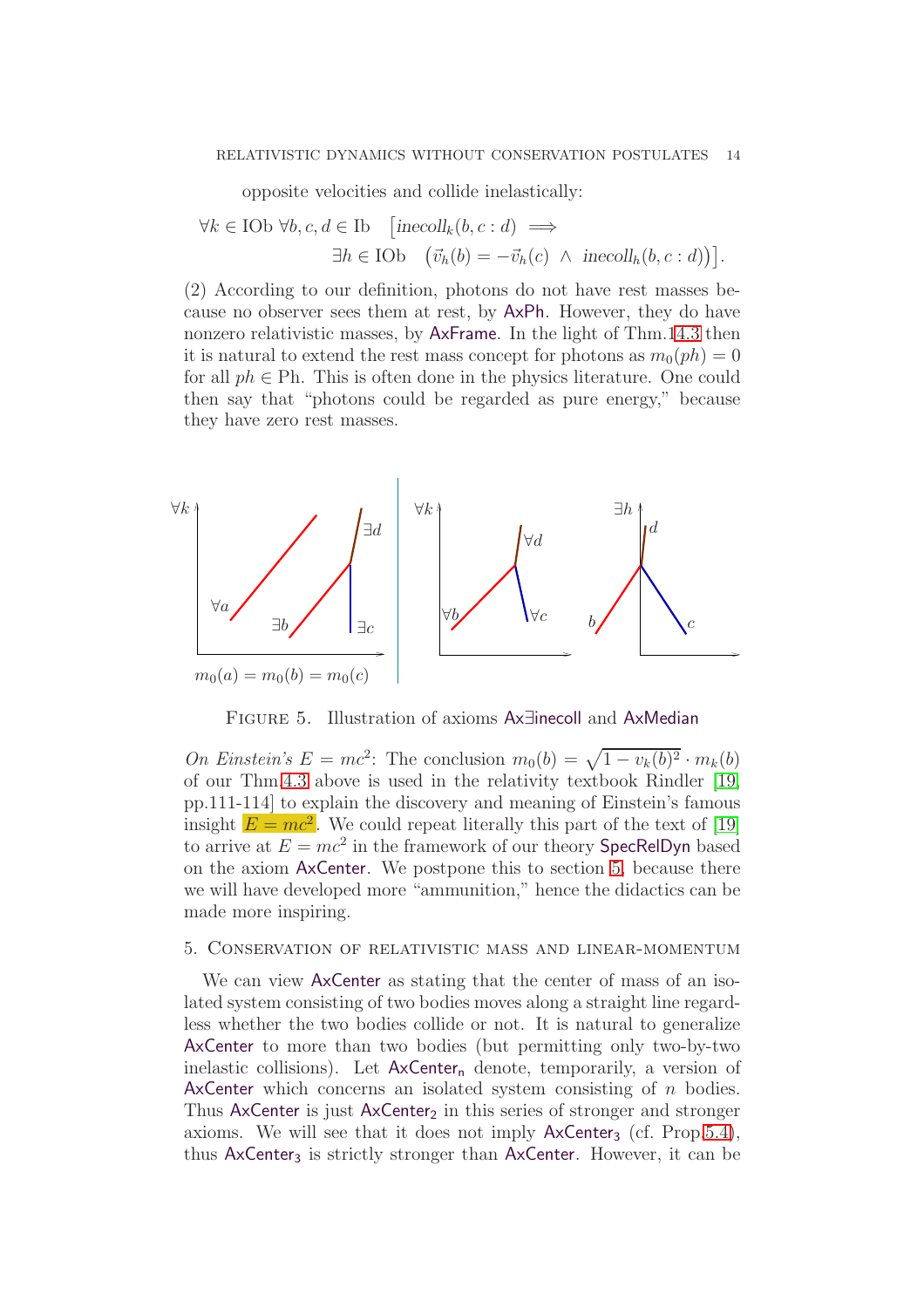shown (see [\[5\]](#page-19-17)) that the rest of the axioms in this series are all equivalent to  $AxCenter_3$ . This motivates our introducing  $SpecRelDyn^+$  by replacing AxCenter in SpecRelDyn with the stronger AxCenter<sub>3</sub>. The theory SpecRelDyn<sup>+</sup> is still very geometric and observation-oriented in spirit.

We are going to introduce  $AxCenter_3$ , we will denote it as  $AxCenter^+$ . The center-line of mass  $cen<sub>k</sub>(a, b, c)$  of three bodies a, b and c according to observer k is defined in a completely analogous way as for two bodies, as follows. The **center of mass**  $\frac{cen_k(a, b, c, t)}{o}$  of bodies a, b and c according to observer  $k$  at time instance  $t$  is defined as:

$$
m_k(a) \cdot (cen_k(a, b, c, t) - loc_k(a, t)) + m_k(b) \cdot (cen_k(a, b, c, t) - loc_k(b, t)) + m_k(c) \cdot (cen_k(a, b, c, t) - loc_k(c, t)) = 0
$$

if  $loc_k(a, t)$ ,  $loc_k(b, t)$  and  $loc_k(c, t)$  are defined and it is undefined otherwise. We note that an explicit definition for  $cen<sub>k</sub>(a, b, c, t)$  is the following:

$$
cen_k(a, b, c, t) = \frac{m_k(a)}{m_k(a) + m_k(b) + m_k(c)} \cdot loc_k(a, t) +
$$
  

$$
\frac{m_k(b)}{m_k(a) + m_k(b) + m_k(c)} \cdot loc_k(b, t) + \frac{m_k(c)}{m_k(a) + m_k(b) + m_k(c)} \cdot loc_k(c, t).
$$

The **center-line of mass** of bodies  $a, b$  and c according to observer  $k$ is defined as

 $\boxed{cen_k(a, b, c)} := \{cen_k(a, b, c, t) : t \in \mathbb{Q} \text{ and } cen_k(a, b, c, t) \text{ is defined} \}.$ 

 $AxCenter^+$ : If a is an inertial body and inertial bodies b and c collide inelastically originating inertial body  $d$ , then the centerline of a and d is the continuation of the center-line of  $a, b$  and c, i.e., there is a line that contains both the center-line of  $a, b$ and c and the center-line of a and d (see Fig[.6\)](#page-15-0):

$$
\forall k \in \text{IOb } \forall a, b, c, d \in \text{Ib} \quad [\text{inecoll}_k(b, c : d) \implies
$$

 $cen_k(a, b, c) \cup cen_k(a, d) \subseteq \ell$  for some line  $\ell$ .

Let us replace AxCenter with AxCenter<sup>+</sup> in SpecRelDyn:

| $\mathsf{SpecRelDyn}^+ := \{\mathsf{AxCenter}^+, \mathsf{AxSpeed}, \mathsf{AxV}$ inecoll, $\mathsf{AxThEx}\} \cup \mathsf{SpecRel}$ |  |  |
|-------------------------------------------------------------------------------------------------------------------------------------|--|--|
|-------------------------------------------------------------------------------------------------------------------------------------|--|--|

We note that  $\mathsf{SpecRelDyn}^+$  is consistent. Moreover it has non-trivial models, see Prop[.5.6.](#page-18-1)

Convention 5.1. Throughout the paper, there appear "highlighted" statements like AxCenter<sup>+</sup> above which associate a name like AxCenter<sup>+</sup> to a formula of our first-order language (for SpecRelDyn). It is important to note that these formulas are not automatically elevated to the rank of an axiom. Instead, they serve as potential axioms or even as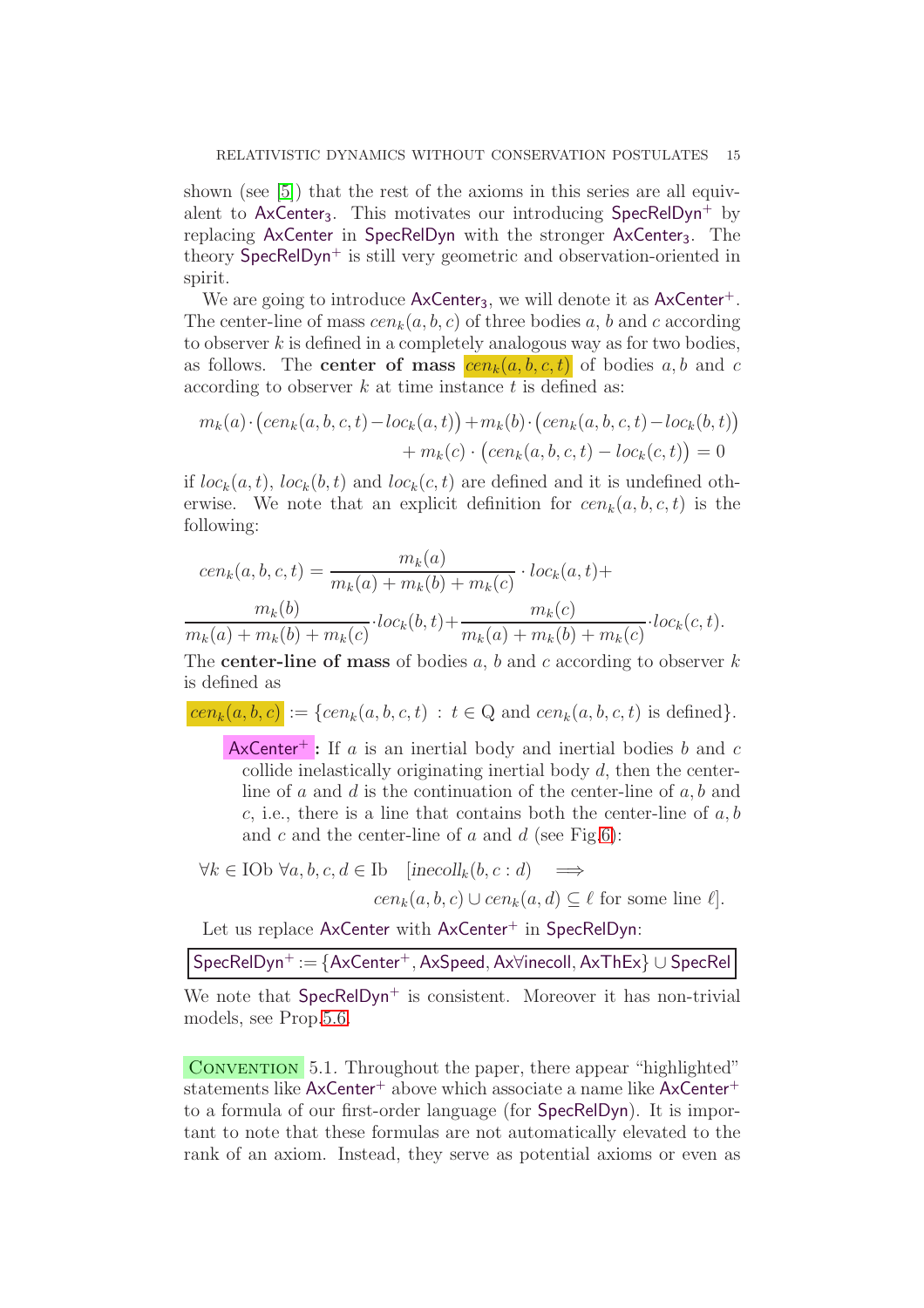

<span id="page-15-0"></span>FIGURE 6. Illustration of AxCenter<sup>+</sup>

potential statements to appear in theorems, hence they are nothing but distinguished formulas of our language.

AxCenter determines the velocity of the body emerging from an inelastic collision, and we will see that  $AxCenter<sup>+</sup>$  determines also the relativistic mass of the body emerging from the collision.

ConsMass : Conservation of relativistic mass:

$$
\forall k \in \text{IOb } \forall b, c, d \in \text{Ib} \quad [\text{inecoll}_k(b, c : d) \implies \nm_k(b) + m_k(c) = m_k(d)].
$$

The **linear-momentum** of body b according to observer  $k$  is defined to be  $m_k(b) \cdot \vec{v}_k(b)$  if  $\vec{v}_k(b)$  is defined, and it is undefined otherwise.

ConsMoment : Conservation of linear-momentum:

$$
\forall k \in \text{IOb } \forall b, c, d \in \text{Ib} \quad [\text{inecoll}_k(b, c : d) \implies \nm_k(b) \cdot \vec{v}_k(b) + m_k(c) \cdot \vec{v}_k(c) = m_k(d) \cdot \vec{v}_k(d)].
$$

The following theorem states that  $AxCenter^+$  is equivalent to the conjunction of ConsMass and any of the two formulas AxCenter and ConsMoment, but it is strictly stronger than any one of them (Prop.5.4). This means, in some sense, that ConsMass represents the "difference" between AxCenter and AxCenter<sup>+</sup>, and the same holds for ConsMoment.

<span id="page-15-1"></span>Theorem 5.2. Assume AxSelf. Items (i)–(iv) below are equivalent

- $(i)$  AxCenter<sup>+</sup>.
- (ii) ConsMass ∧ ConsMoment.
- (iii) ConsMass ∧ AxCenter.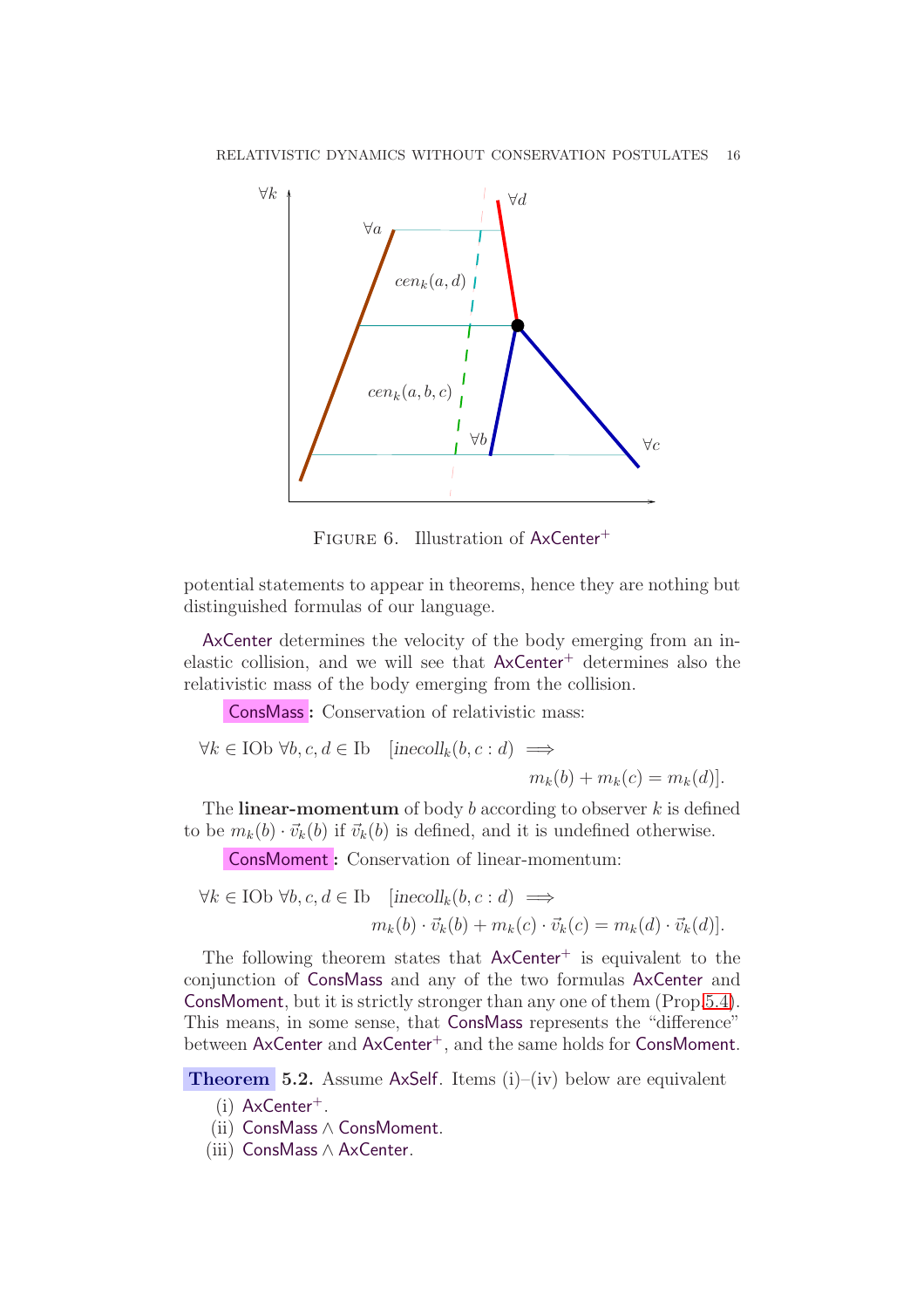The proof of Thm[.5.2](#page-15-1) is in [\[5\]](#page-19-17).

<span id="page-16-0"></span>**Corollary** 5.3. Assume SpecRelDyn<sup>+</sup>. Let  $k \in$  IOb,  $b, c, d \in$  Ib and assume inecoll<sub>k</sub> $(b, c : d)$  and  $m_0(b), m_0(c), m_0(d)$  exist. Then

$$
m_k(d) = m_k(b) + m_k(c), \quad \text{but}
$$
  
\n
$$
m_0(d) > m_0(b) + m_0(c), \quad \text{whenever } \vec{v}_k(b) \neq \vec{v}_k(c).
$$

The proof is in [\[5\]](#page-19-17), but for the idea of the proof see below.

Returning to  $E = mc^2$ : Cor[.5.3](#page-16-0) above can be used for arriving at Einstein's insight  $E = mc^2$  analogously to how it is done in the relativity textbooks Rindler [\[19\]](#page-19-13) and d'Inverno [\[9\]](#page-19-12). Namely, we have seen above, in Cor[.5.3,](#page-16-0) that under appropriate arrangement, rest mass can be created. Created from what? Well, from kinetic energy (energy of motion). This points in the direction of Einstein's connecting mass with energy. In more detail, let us start with two bodies  $b_1, b_2$  of rest mass  $m_0$ . Let us accelerate the two bodies towards each other and let them collide inelastically, so that they stick together forming the new body " $b_1 + b_2$ " (deliberately sloppy notation). Assume  $b_1 + b_2$  is at rest relative to the observer conducting the experiment. Then the rest mass  $m_0(b_1 + b_2)$  is the sum of relativistic masses  $m_k(b_1)$  and  $m_k(b_2)$  by Cor[.5.3.](#page-16-0) Assuming that at collision the speed of both  $b_1$  and  $b_2$  was v, we have  $m_0(b_1 + b_2) = m_0(b_1)/\sqrt{1 - v^2} + m_0(b_2)/\sqrt{1 - v^2}$ , by Thm[.4.3,](#page-10-0) which is definitely bigger than  $m_0(b_1) + m_0(b_2)$  if  $v \neq 0$ . So, rest mass was created from the kinetic energy supplied to our test bodies  $b_1, b_2$  when we accelerated them towards each other. So far, we have a qualitative argument (based on our SpecRelDyn<sup>+</sup>) in the direction that energy (in our example kinetic) can be "transformed" to "create" mass. A quantitatively (and physically) more detailed analysis of  $E = mc^2$ in terms of Thm[.4.3](#page-10-0) is given in [\[19,](#page-19-13) pp.111-114] to where we refer the reader for more detail and for the "second part" of the argument. The "first part" was provided by Thm[.4.3](#page-10-0) and Cor[.5.3.](#page-16-0)

Let  $\varphi$  be a formula and  $\Sigma$  be a set of formulas.  $\Sigma \models \varphi$  denotes that  $\varphi$ is true in all models of  $\Sigma$  (i.e.,  $\varphi$  is a logical consequence of  $\Sigma$ ).  $\Sigma \not\models \varphi$ denotes that there is a model of  $\Sigma$  in which  $\varphi$  is not true.

Proposition 5.4.

SpecRelDyn  $\not\models$  ConsMass, and  $SpecRelDyn \not\models ConsMoment.$ 

The proof of Prop.5.4 is in [\[5\]](#page-19-17).

In the literature, the conservation of relativistic mass and that of linear-momentum are used to derive the conclusion of Thm[.4.3.](#page-10-0) By Prop.5.4 above, our axiom system SpecRelDyn implies neither ConsMass nor ConsMoment. By Thm[.5.2,](#page-15-1) ConsMass and ConsMoment together imply the key axiom AxCenter of SpecRelDyn. So Thm[.4.3](#page-10-0) is stronger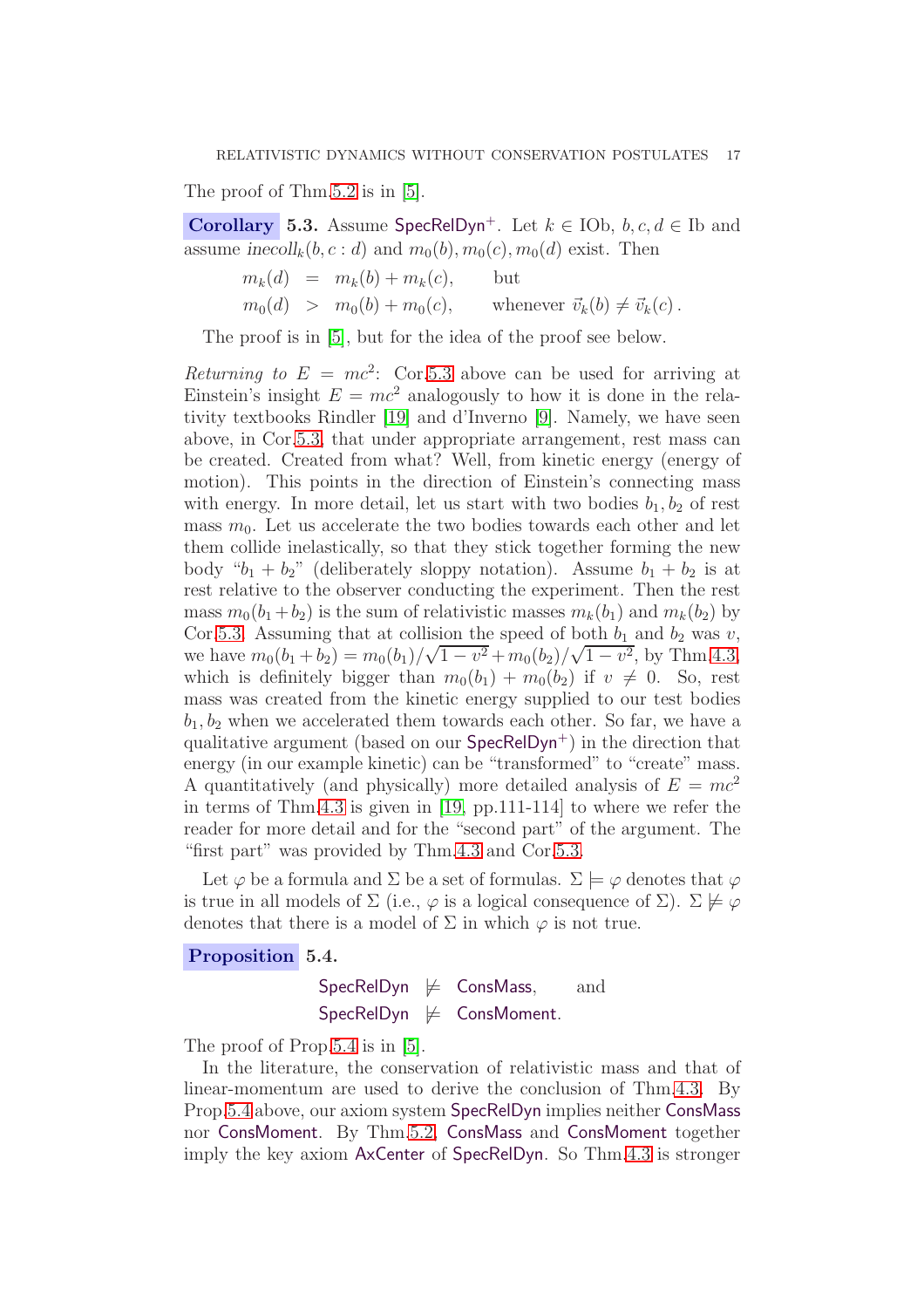than the corresponding result in the literature since it requires fewer assumptions.

Thm[.5.2](#page-15-1) also states that the conservation axioms can be replaced by the natural, purely geometrical symmetry postulate  $AxCenter^+$  without loss of predictive or expressive power. Since the conservation axioms ConsMass and ConsMoment are not "purely geometrical" and they are less observation-oriented than  $AxCenter^+$ , we feel that it may be more convincing to use AxCenter or AxCenter<sup>+</sup> in an axiom system when we introduce the basics of relativistic dynamics.

Let  $k \in I$ Ob and  $b \in I$ b. The **four-momentum**  $P_k(b)$  of inertial body b according to observer k is defined to be the element of  $Q^d$ whose time component and space component are the relativistic mass and linear-momentum of body  $b$  according to observer  $k$ , respectively, see Fig[.7.](#page-17-0) That is,

$$
P_k(b)_{\tau} = m_k(b)
$$
 and  $P_k(b)_{\sigma} = m_k(b) \cdot \vec{v}_k(b)$ .

It is not difficult to see, using Thm[.4.3,](#page-10-0) that  $P_k(b)$  is parallel to the world-line of b and its Minkowski-length is  $m_0(b)$ .



<span id="page-17-0"></span>FIGURE 7. Illustration of four-momentum  $P_k(b)$ 

ConsFourMoment : Conservation of four-momentum:

$$
\forall k \in \text{IOb } \forall b, c, d \in \text{Ib} \quad [\text{inecoll}_k(b, c : d) \implies P_k(b) + P_k(c) = P_k(d)].
$$

The following is an immediate corollary of Thm[.5.2.](#page-15-1)

# <span id="page-17-1"></span>Corollary 5.5. AxSelf  $\models$  (AxCenter<sup>+</sup>  $\Longleftrightarrow$  ConsFourMoment).

Let us return to discussing the merits of using  $AxCenter^+$  in place of the more conventional preservation principles. In the context of Cor[.5.5,](#page-17-1) ConsFourMoment has the advantage that it is computationally  $\alpha$  direct and simple, while  $AxCenter^+$  has the advantage that it is more observational, more geometrical, and more basic in some intuitive sense.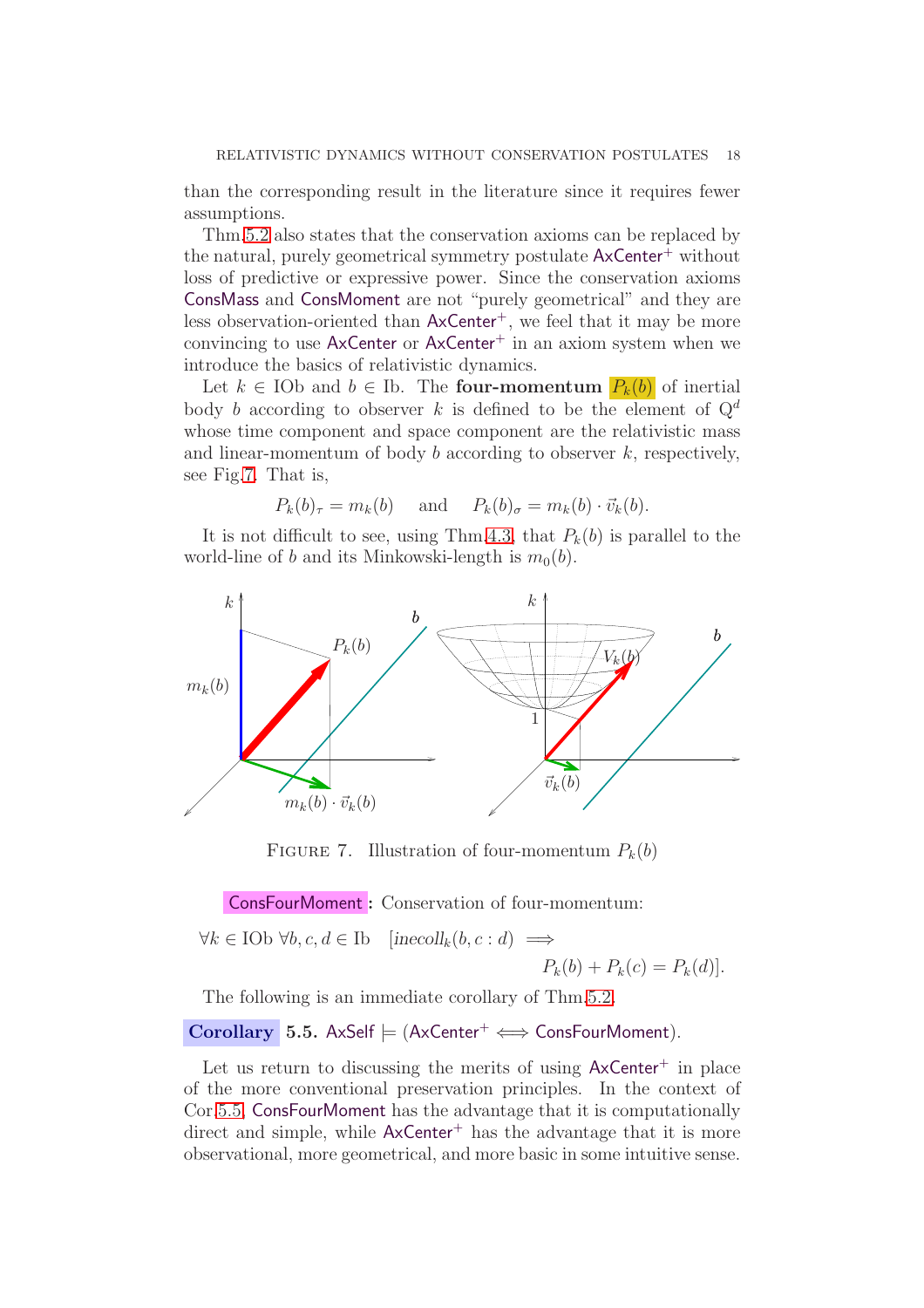Let us finally state a theorem about the existence of nontrivial models of our axiom systems.

# <span id="page-18-1"></span>**Proposition 5.6.** SpecRelDyn<sup>+</sup>  $\cup$  {IOb  $\neq$   $\emptyset$ } is consistent.

The proof of Prop[.5.6](#page-18-1) is in [\[5\]](#page-19-17).

A related work with somewhat different aims is [\[20\]](#page-19-18).

# 6. Concluding remarks

We have introduced a purely geometrical axiom system of special relativistic dynamics which is strong enough to prove the formula connecting relativistic and rest masses of bodies. We have also studied the connection of our key axioms AxCenter and AxCenter<sup>+</sup> and the usual axioms about the conservation of mass, momentum and fourmomentum. Connections with Einstein's  $E = mc^2$  were also discussed. The contents of the present paper represent only the first steps towards a logical conceptual analysis of relativistic dynamics or mechanics. A glimpse to Chap.6 (pp.108-130) "Relativistic particle mechanics" of the textbook Rindler [\[19\]](#page-19-13) suggests the topics to be covered in future work in this line. In a direction orthogonal to this, looking at the logical issues in [\[3\]](#page-19-8) and [\[4\]](#page-19-5) suggests questions and investigations to be carried out into the logical analysis of relativistic dynamics.

In this paper we began axiomatizing dynamics in special relativity. This axiomatization of dynamics is extended to the theory of accelerated observers AccRel in [\[24\]](#page-20-5). (For the FOL theory AccRel we refer to [\[17\]](#page-19-16).) In a similar spirit, these ideas can be naturally extended to the FOL theory GenRel of general relativity (see, e.g., [\[4\]](#page-19-5)).

AxPh reveals that (in our present axiom systems) we think of photons as "possible bodies," and the real meaning of AxPh is that "it is possible for a photon to move from  $p$  to  $q$  iff ...". The situation is similar with axioms AxThEx, Ax∀inecoll. So, a notion of possibility plays a role here. In the present paper we work in an extensional framework, as is customary in geometry and in spacetime theory. It would be more natural to treat this "possibility phenomenon" in a modal logic framework, and this is more emphatically so in dynamics. It would be most interesting to explore the use of a modal logic framework in our logical analysis of relativity theory.

Acknowledgements. Thanks go to Zalán Gyenis, Leon Horsten, Thomas Mueller, Adrian Sfarti and Renata Tordai for helpful and fruitful discussions, suggestions and remarks.

# **REFERENCES**

<span id="page-18-0"></span>[1] H. Andréka, P. Burmeister, and I. Németi. Quasivarieties of partial algebras – a unifying approach towards a two-valued model theory for partial algebras. *Studia Sci. Math. Hungar.*, 16:325–372, 1981.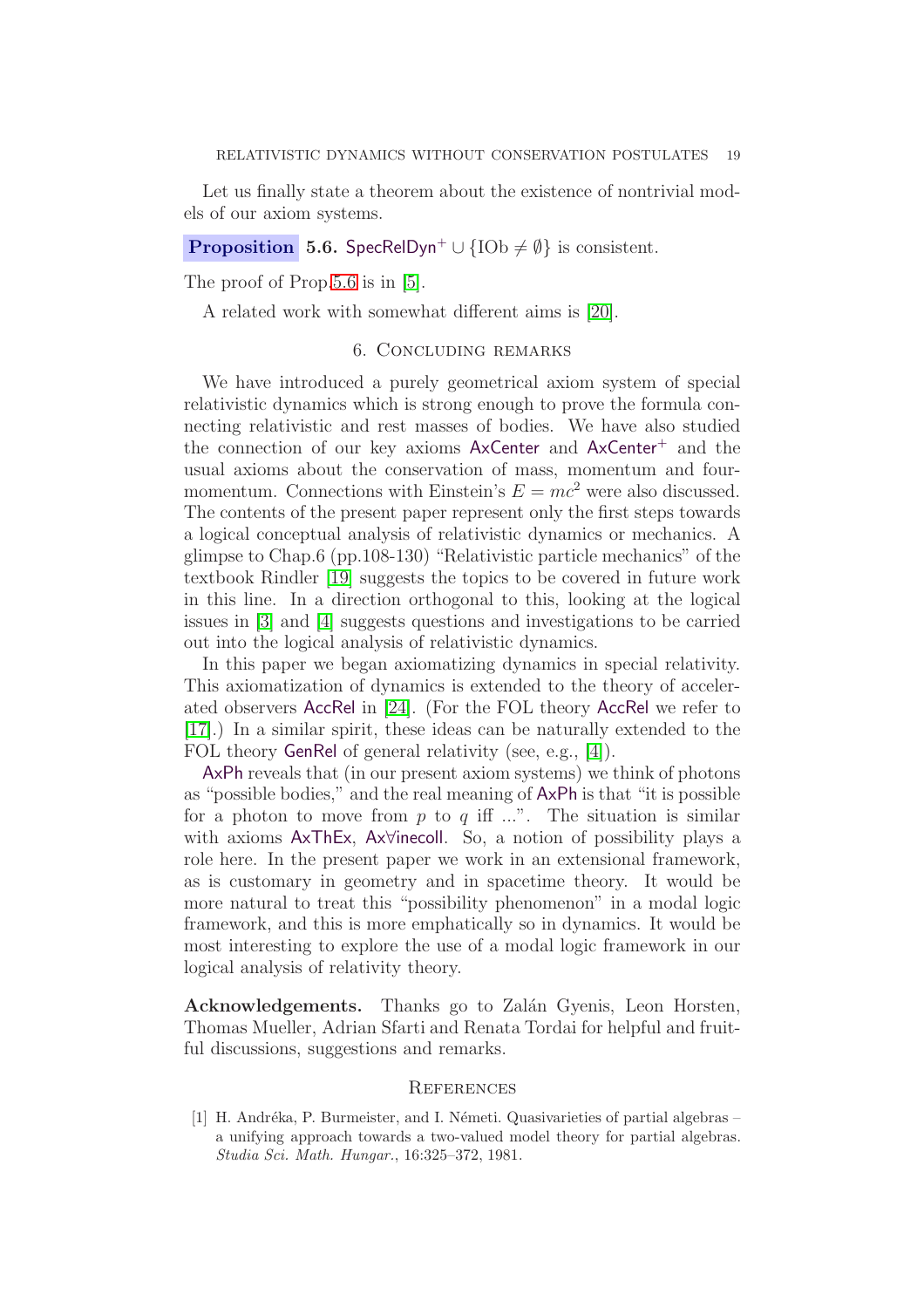- <span id="page-19-7"></span>[2] H. Andréka, J.X. Madarász, and Németi I. Logical axiomatizations of spacetime; samples from the literature. In A. Prékopa and E. Molnár, editors, *Non-Euclidean Geometries: J´anos Bolyai Memorial Volume*, pages 155–185. Springer, 2006. http://www.math-inst.hu/pub/algebraic-logic/lstsamples.ps.
- <span id="page-19-8"></span>[3] H. Andréka, J.X. Madarász, and I. Németi. On the logical structure of relativity theories. Research report, Alfréd Rényi Institute of Mathematics, Hungar. Acad. Sci., Budapest, 2001. With contributions from A. Andai, G. Sági, I. Sain and Cs. Tőke. http://www.math-inst.hu/pub/algebraic-logic/Contents.html. 1200 pp.
- <span id="page-19-5"></span>[4] H. Andréka, J.X. Madarász, and I. Németi. Logic of space-time and relativity. In *Handbook of Spatial Logics*, pages 607–711. Springer, 2007. http://ftp.mathinst.hu/pub/algebraic-logic/Logicofspacetime.pdf.
- <span id="page-19-17"></span>[5] H. Andréka, J.X. Madarász, I. Németi, and G. Székely. E=mc<sup>2</sup> derived from geometrical axioms. Research report, Alfréd Rényi Institute of Mathematics, Hungar. Acad. Sci., Budapest, 2007.
- <span id="page-19-6"></span>[6] H. Andréka, I. Németi, and C. Wütrich. A twist in the geometry of rotating black holes: seeking the cause of acausality. *General Relativity and Gravitation*. to appear.
- <span id="page-19-15"></span><span id="page-19-9"></span>[7] J. Ax. The elementary foundations of spacetime. *Found. Phys.*, 8(7–8):507–546, 1978.
- [8] C.C. Chang and H.J. Keisler. *Model Theory*. North–Holland, Amsterdam, 1973, 1990.
- <span id="page-19-12"></span><span id="page-19-10"></span>[9] R. d'Inverno. *Introducing Einstein's Relativity*. Clarendon, Oxford, 1992.
- [10] J. Ferreirós. The road to modern logic an interpretation. *B. Symb. Log.*, 7:441–484, 2001.
- <span id="page-19-3"></span>[11] H. Friedman. On foundational thinking 1. Posting in FOM (Foundations of Mathematics) Archives www.cs.nyu.edu (January 20, 2004).
- <span id="page-19-4"></span>[12] H. Friedman. On foundations of special relativistic kinematics 1. Posting No 206 in FOM (Foundations of Mathematics) Archives www.cs.nyu.edu (January 21, 2004).
- <span id="page-19-2"></span>[13] L. Henkin, P. Suppes, and A. Tarski, editors. *The axiomatic method with special reference to geometry and physics*, Studies in Logic and the Foundations of Mathematics. North–Holland, Amsterdam, 1959.
- <span id="page-19-1"></span>[14] D. Hilbert. Mathematische Behandlung der Axiome der Physik. *Akad. Wiss. Göttingen*, pages 272–273, 1900. http://www.mathematik.unibielefeld.de/ kersten/hilbert/prob6.html.
- <span id="page-19-0"></span>[15] D. Hilbert. Uber den Satz von der Gleichheit der Basiswinkel im gleichschen- ¨ kligen Dreieck. *Proc. London Math. Soc.*, 35:50–68, 1902/1903.
- <span id="page-19-14"></span>[16] J.X. Madarász. *Logic and relativity (in the light of definability theory)*. PhD thesis, Eötvös Loránd Univ., Budapest, 2002. http://www.mathinst.hu/pub/algebraic-logic/Contents.html.
- <span id="page-19-16"></span>[17] J.X. Madarász, I. Németi, and G. Székely. Twin paradox and the logical foundation of relativity theory. *Foundations of Physics*, 36(5):681–714, 2006. arXiv:gr-qc/0504118.
- <span id="page-19-11"></span>[18] V. Pambuccian. Axiomatizations of hyperbolic and absolute geometries. In A. Prékopa and E. Molnár, editors, *Non-Euclidean Geometries: János Bolyai Memorial Volume*, pages 119–153. Springer, 2006.
- <span id="page-19-13"></span>[19] W Rindler. *Relativity: Special, General, and Cosmological*. Oxford University Press, 2001.
- <span id="page-19-18"></span>[20] B. Rothenstein and S. Popescu. Relativistic dynamics without conservation laws. arXiv:physics/0605203v1, May 2006.